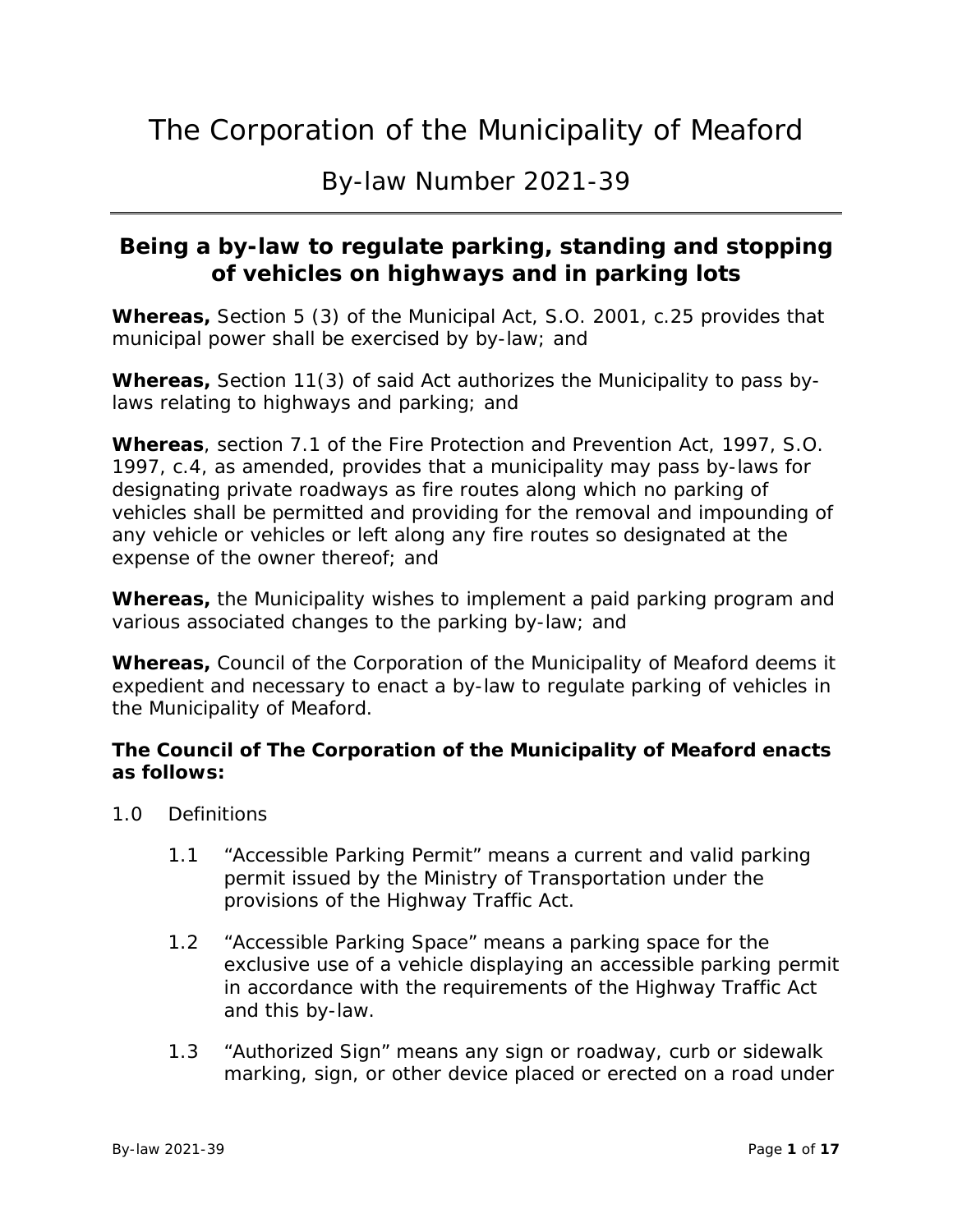the authority of this by-law for the purpose of regulating parking.

- 1.4 "Boulevard" means that portion of the highway from the edge of the roadway to the limit of the road allowance and, without limiting the foregoing, may include the untraveled portion of any highway, a dirt, grassed, graveled or paved area and ditches.
- 1.5 "Bicycle" means the same meaning as in the Highway Traffic Act.
- 1.6 "Bus" shall mean any vehicle designed, licensed or used to transport 10 or more passengers or exceeds the length and/or width of a single parking space and includes vehicles regulated under the Public Vehicles Act, or similar legislation.
- 1.7 "Commercial Vehicle" means a motor vehicle, used or intended to be used for commercial purposes, with a vehicle weight rating of more than 4,500 kg and having permanently attached thereto a truck or delivery body and may include, without limiting the foregoing, catering or canteen trucks, buses, cube vans, tow trucks, tilt and load trucks, dump trucks, transport tractors, hearses, fire apparatus, taxis and limousines.
- 1.8 "Chief Fire Official" means a person appointed by Council as the Fire Chief for the Meaford Fire Department, as defined in the Fire Protection and Prevention Act or their designate.
- 1.9 "Corner" means the point of intersection of two roadways at the meeting point of the lateral curb lines, or in the absence of curbs, the edges of the roadways.
- 1.10 "Corporation" means the Corporation of The Municipality of Meaford.
- 1.11 "Crosswalk" means that part of a highway at an intersection that is included within the connections of the lateral lines of the sidewalks on opposite sides of the highway measured from the curbs or in the absence of curbs from the edges of the roadway, or any portion of a roadway at an intersection or elsewhere distinctly indicated for pedestrian crossing by signs or by lines or other markings on the surface.
- 1.12 "Display" means.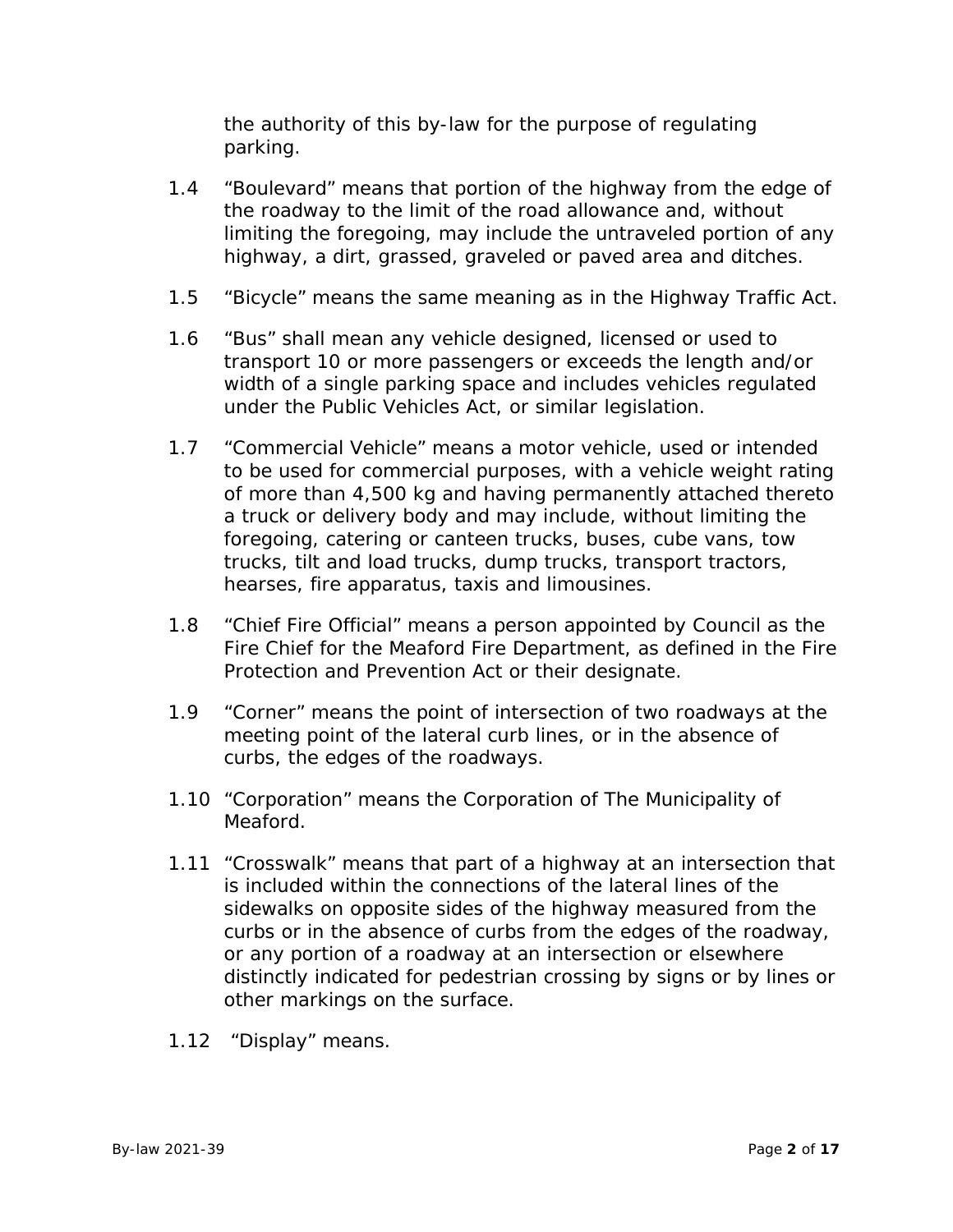- a) For the purpose of a seasonal pass to visibly display the municipally supplied parking sticker inside the front windshield at the top passenger side identifying the corresponding licence plate of same vehicle;
- b) For the purpose of camping or use of the municipal boat launch, to visibly display the slip as approved and purchased to allow parking in municipal lots and memorial campground which is to be located on the rear view mirror or passenger side of dash facing up; or
- c) For the purpose of a parking permit, to visibly display the municipally supplied parking permit on the passenger side dashboard of the vehicle.
- 1.13 "Electronic Payment" means a confirmed purchase of a "Validation ticket" for payment for any municipal lots through the electronic payment "app" for one identifiable license plate that is selected by the purchaser.
- 1.14 Gross Vehicle Weight rating (GVWR)" means the maximum weight a vehicle is designate to carry including the net weight of the vehicle with accessories, plus the weight of passengers, fuel and cargo.
- 1.15 "Fire Route" means a public or private roadway, lane, driveway or parking lot aisle, not less than 3 metres wide, providing vehicular access to or from a designated building and designated by this by-law as a fire route.
- 1.16 "Highway" or "Street" includes a common and public highway, street, avenue, boulevard, parkway, driveway, square, place, bridge, viaduct or trestle designed and any part of which is intended for or used by the general public for the passage of vehicles and includes the area between the lateral property lines thereof.
- 1.17 "Intersection" means the area embraced within the prolongation or connection of the lateral curb lines, or if none, then of the lateral boundary lines of two or more highways which join one another at an angle, whether or not one highway crosses the other.
- 1.18 "Large Vehicle" shall mean any motor vehicle having an overall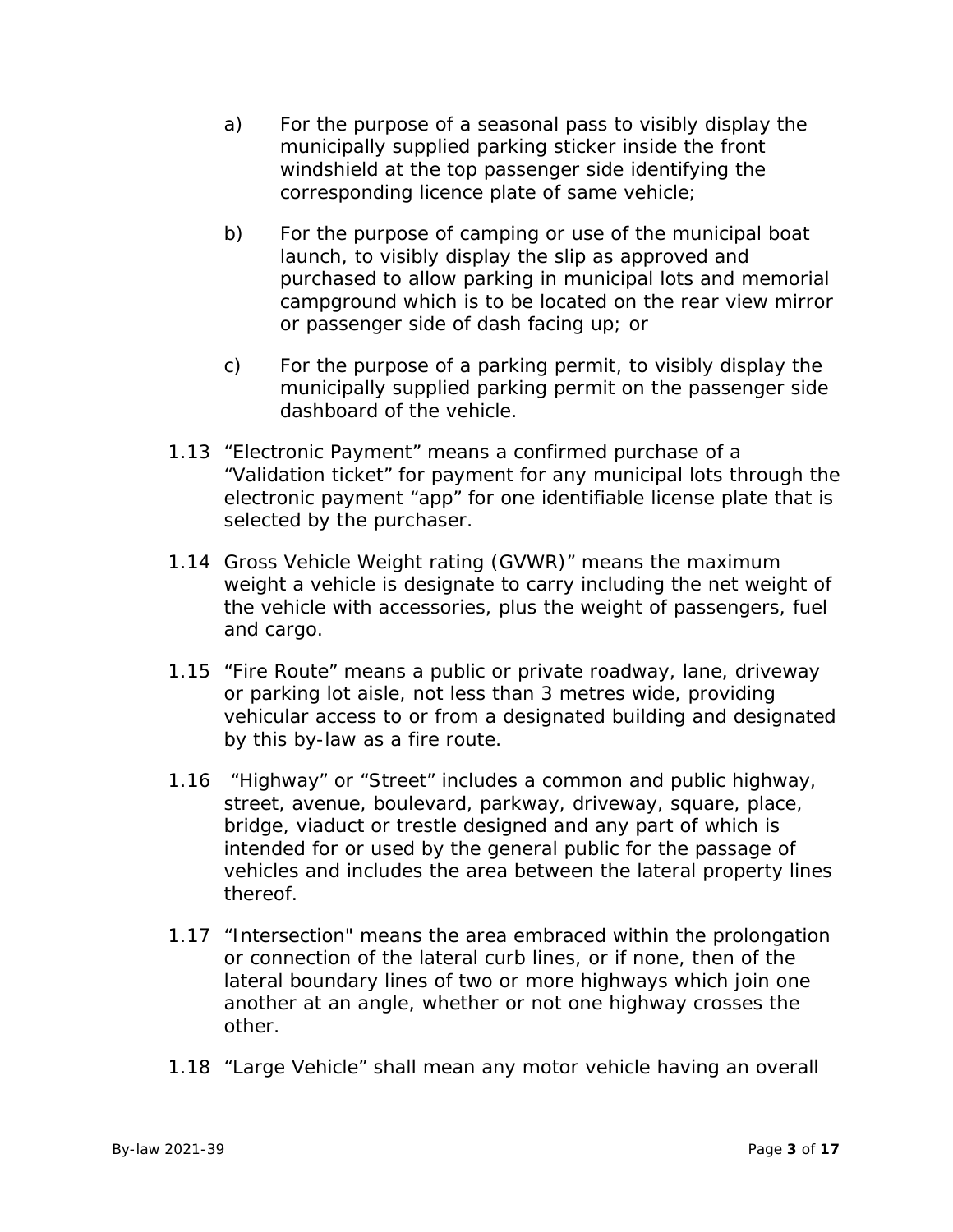height greater than 3.2 meters or overall length greater than 7.5 meters. External attachments to the vehicle are included in the measurement of height and length.

- 1.19 "Loading" means the physical activity of moving merchandise from or to a property and the physical activity of passengers entering or departing a vehicle, including pick-up and drop-off by Taxis.
- 1.20 "Motor Vehicle" includes an automobile, motorcycle, and any other vehicle propelled or driven otherwise than by muscular power, but does not include a traction engine, farm tractor, selfpropelled implement of husbandry or road building machine within the meaning of the Highway Traffic Act, R.S.O. 1990 and amendments thereto.
- 1.21 "Municipal Vehicle" means a "Motor Vehicle" owned, leased or operated by the Corporation of The Municipality of Meaford.
- 1.22 "Officer" means a Municipal Law Enforcement Officer as appointed by Council of the Corporation of the Municipality of Meaford, an OPP Officer, or any other person duly appointed to enforce this by-law.
- 1.23 "Park" or "Parking" means the standing of a vehicle, whether occupied or not, except when standing temporarily for the purpose of and actively engaged in Loading.
- 1.24 "Parking Lot" means an off-street facility for the parking of vehicles for a fee for payment or not which may include gravel or paved surface parking lots or parking structures.
- 1.25 "Parking Permit" means an identifying marker for display in vehicles, issued to residents, to allow parking in approved locations.
- 1.26 "Parking Space" means a portion of the surface of the roadway or public parking lot which is designated for the parking of a vehicle.
- 1.27 "Permit Zone" means an area where on-street parking is only permitted on display of a "Parking Permit".
- 1.28 "Person" includes any person, firm, partnership, association,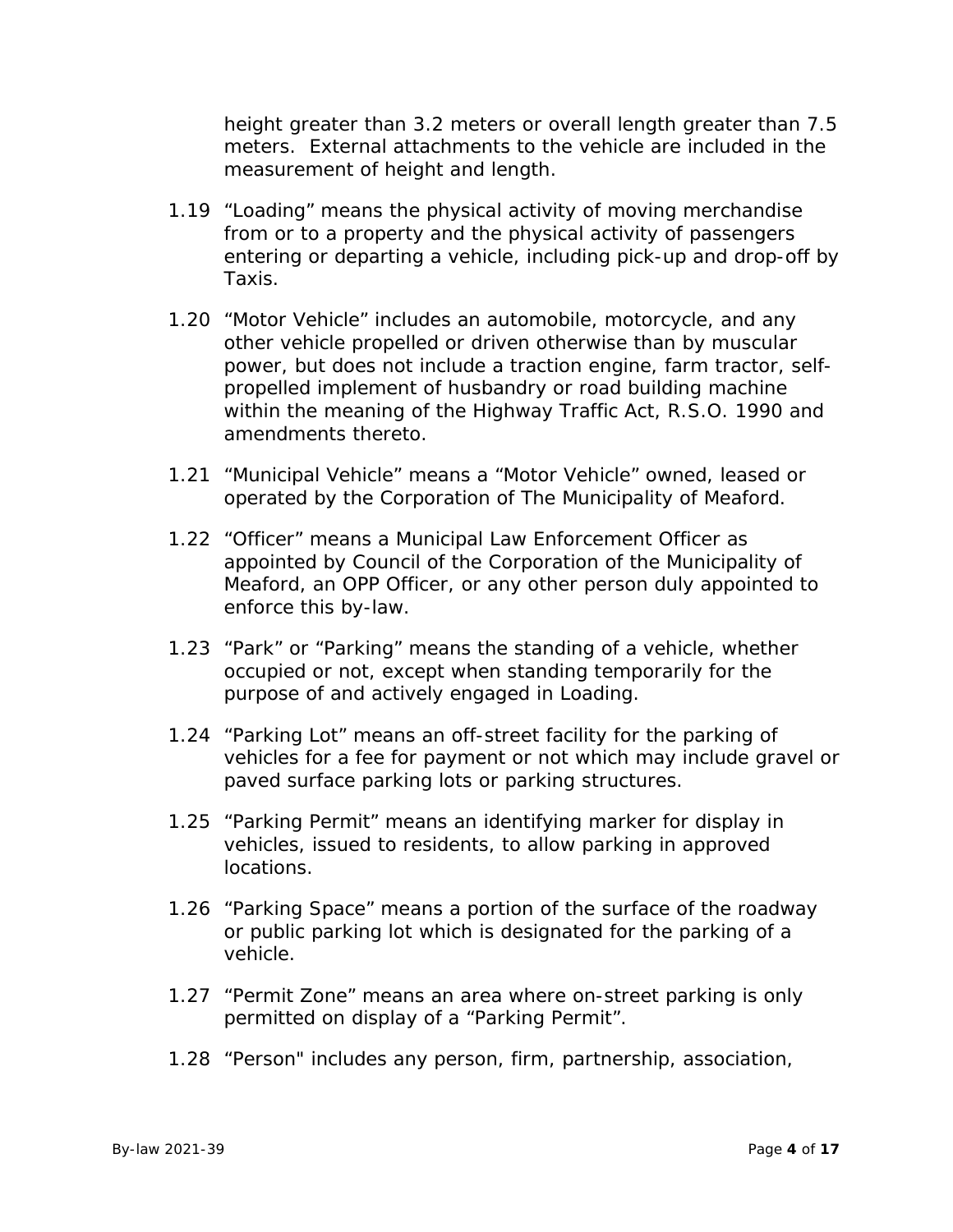corporation, company or organization of any kind.

- 1.29 "Private Roadway" means any private road, lane, ramp, or other vehicular access to or from a building or structure, and it may include part of a parking lot.
- 1.30 "Privately Owned Parking Lot" means an off-street parking lot or other parking facility that is privately owned by an individual or corporation, excluding lots owned by the Municipality.
- 1.31 "Police Officer" means a member of the Ontario Provincial Police or a person authorized by the Commander of the Ontario Provincial Police Grey Bruce Detachment to regulate or direct traffic.
- 1.32 "Public Laneway" means a narrow street or passageway, less than 6.0m wide between or behind buildings or properties, designed, constructed and intended to provide access to and service at the rear of places of residence or businesses and owned by a government authority.
- 1.33 "Resident" for the purpose of a resident season pass, means the occupant or registered owner of a property within the Municipality of Meaford, as confirmed with a current year tax bill or valid photo identification with ownership of vehicle issued by the Province of Ontario to register as a resident.
- 1.34 "Responsible Director" means the Director of the Corporation with the responsibility for the management of the Municipal Enforcement and Fire Services divisions.
- 1.35 "Road Allowance" means all allowances for roads made by the Crown surveyors, all highways laid out or established under the authority of any statute, all roads on which public money has been expended for opening them or on which statute labour has been usually performed, all roads dedicated by the owner of the land to public use, and all alterations and deviations of and all bridges over any such allowance for highway or road, except for allowances that have been stopped up and closed by Council of the Municipality of Meaford.
- 1.36 "Roadway" means that part of the Highway that is improved, designed or ordinarily used for vehicular traffic, which includes all roadways in memorial park and the Harbour but does not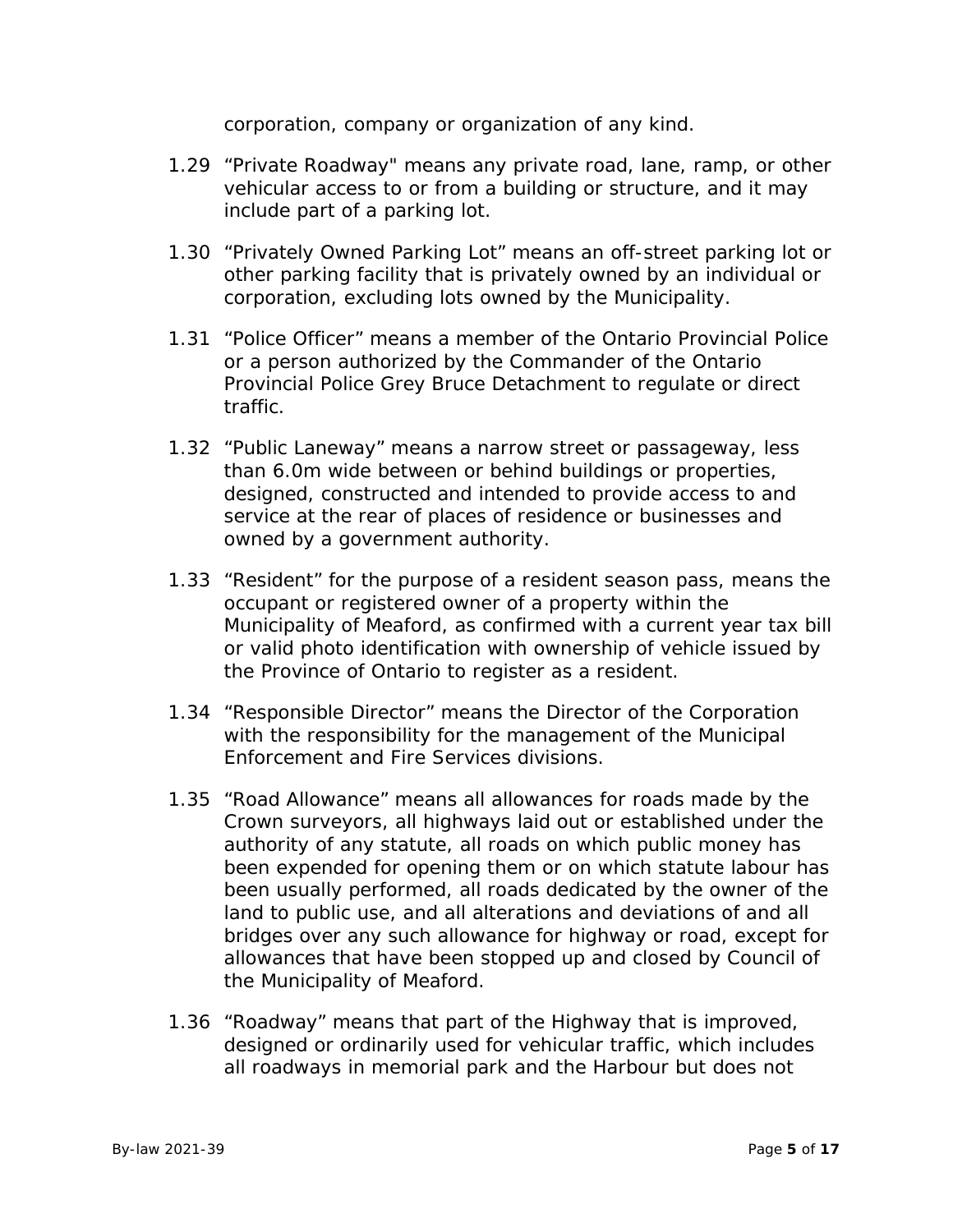include the Shoulder, and where a Highway includes two or more separate roadways, the term "Roadway" refers to any one roadway separately and not to all of the roadways collectively.

- 1.37 "Seasonal Pass" means an approved sticker issued to residents of the Municipality or a validation ticket purchased by nonresidents for use in paid parking lots.
- 1.38 "Shoulder" means that portion of every Highway which abuts the Roadway and which is designed and intended for passage or stopping of vehicles but which extends no more than 3.6 metres in width from the limit of the Roadway.
- 1.39 "Sidewalk" means that portion of a street between the curb lines or the lateral lines of a roadway and the adjacent property lines intended for the use of the pedestrians.
- 1.40 "Stand or Standing" means the halting of a vehicle, whether occupied or not, except for the purpose of and while actually engaged in receiving or discharging passengers.
- 1.41 "Stop" or "Stopping" means the halting of a vehicle, even momentarily, whether occupied or not, except when necessary to avoid conflict with other traffic or in compliance with the directions of a Constable or other Police Officer or of a traffic control sign or signal.
- 1.42 "Street" see "Highway".
- 1.43 "Through Highway" means any highway or part of a highway designated as such by the Minister or by by-law of the Municipality, and every such highway shall be marked by a stop sign or yield right-of-way sign in compliance with the regulations of the Highway Traffic Act.
- 1.44 "Turnarounds" means a part of a highway which includes cul-de sac, hammer heads, and pan heads which are a terminated roadway.
- 1.45 "Traffic" means any combination of pedestrians, ridden or herded animals, vehicles, all-terrain vehicles, snowmobiles and other conveyance either singly or together while using any street for the purpose of travel.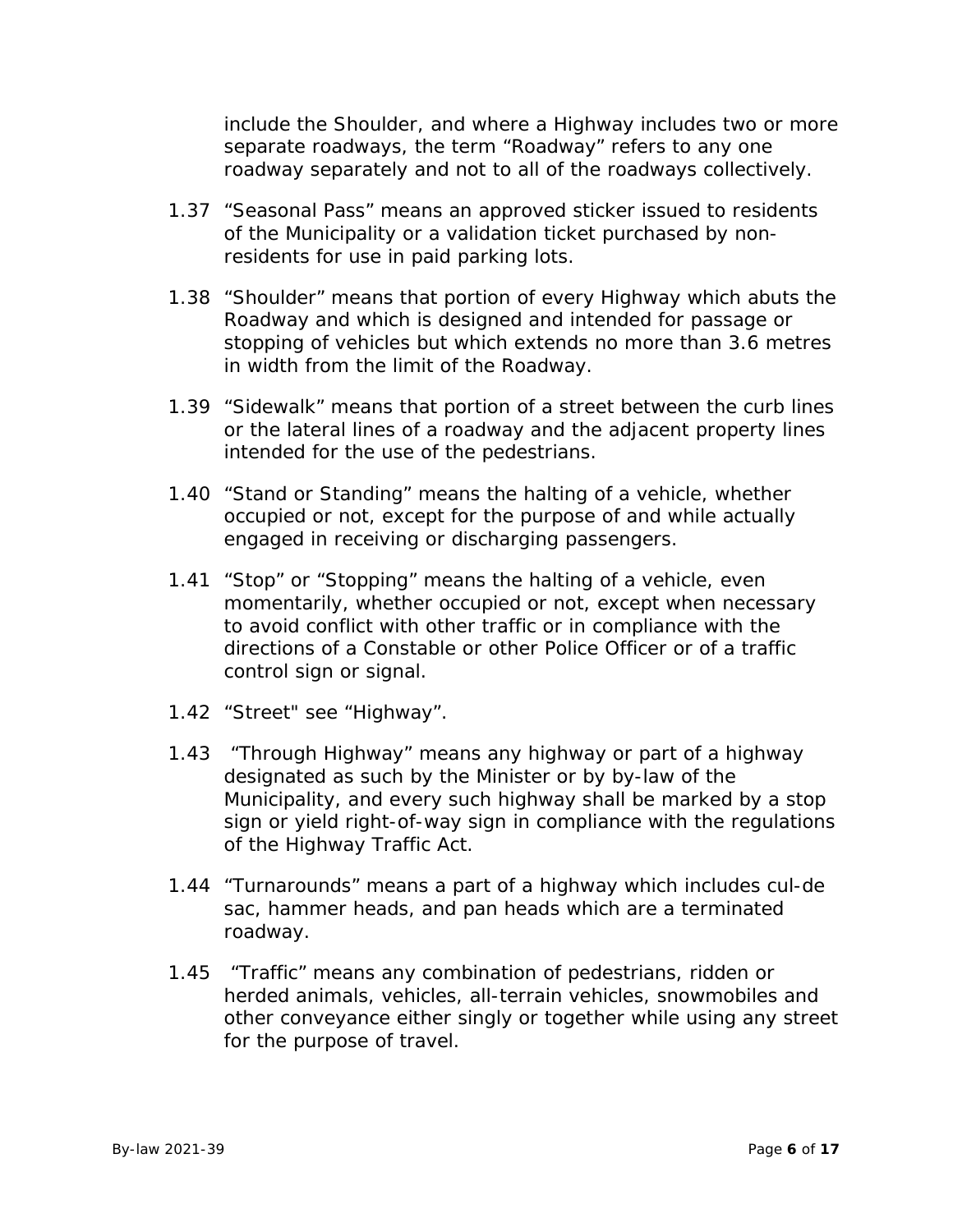- 1.46 "Traffic Control Device" means any sign, or roadway, curb, or sidewalk marking, or other device erected for the purpose of guiding or directing traffic or regulating traffic.
- 1.47 "Traffic Signal" means any device manually, electrically or mechanically operated for the regulation of traffic.
- 1.48 "Trailer" means a vehicle without its own means of propulsion that has to be drawn upon a highway by a motor vehicle.
- 1.49 "Unlicensed Vehicle" means a vehicle that does not have a number plate displayed or does not have a current validation of a vehicle permit affixed to the number plate, in the manner as prescribed in the Highway Traffic Act, As amended.
- 1.50 "Unreasonable Length of Time" means a period of time exceeding 24 (twenty-four) consecutive hours and deemed unreasonable by an Officer.
- 1.51 "Validation Ticket" is a daily paid parking pass from 10:00am to 6:00pm of the same day that is paid through the electronic payment "app", or a paid seasonal pass for the year or an approved slip from the Harbour or Memorial Park for the day or days as approved on the slip.
- 1.52 "Vehicle" includes a motor vehicle, trailer, traction engine, farm tractor, road-building machinery, and any vehicle drawn, propelled or driven by any kind of power, including muscular power.
- 2.0 Enforcement
	- 2.1 The provisions of this by-law may be enforced by Officers, as appointed by by-law of the Municipality.
- 3.0 Manner of Parallel Parking
	- 3.1 No person shall park a vehicle on any street except upon the right-hand side of the roadway, having regard for the direction in which the vehicle is required to proceed.
	- 3.2 No person shall park, except where the right front and rear wheels or runners of the vehicle shall be parallel to and distant not more than 0.3 metres from the right-hand edge of the roadway adjacent to which such vehicle is parked.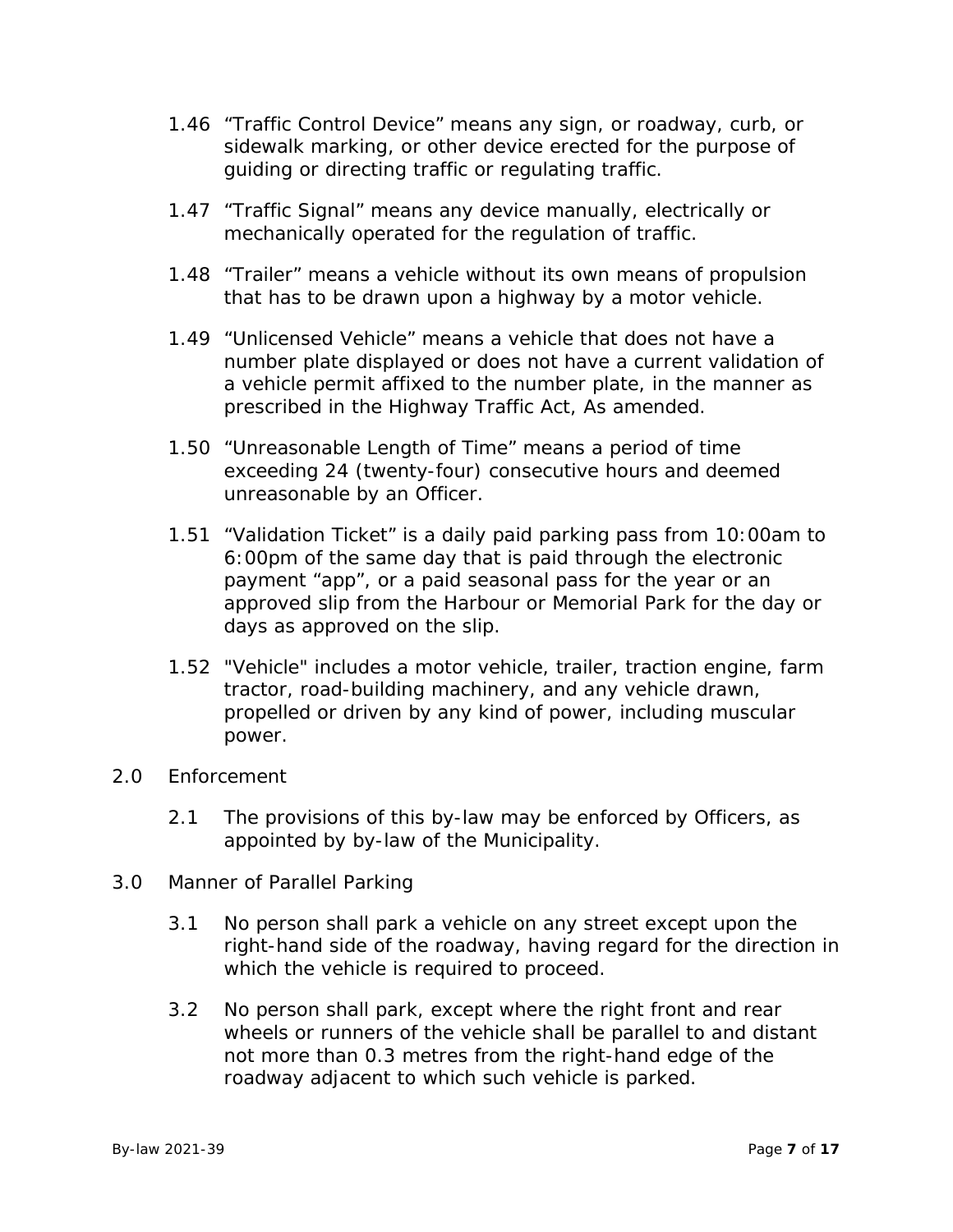- 4.0 Manner of Parking on One-way Streets or Roadways
	- 4.1 Notwithstanding section 3.1, all persons may park vehicles on both sides of a one-way street in the locations where parking is permitted.
	- 4.2 No person shall park or stop a vehicle on a one-way street except while facing in the direction in which the vehicle is required to proceed.
	- 4.3 Notwithstanding section 3.2, no person shall park on the left hand side of the roadway, determined by the permitted direction of travel, except where the left front and left rear wheels or runners of the vehicle are parallel to and distant not more than 0.3 metres from the edge of the roadway adjacent to which such vehicle is parked.
- 5.0 Manner of Parking in Designated Parking Spaces
	- 5.1 No person shall park a vehicle other than wholly within a Parking Space.
- 6.0 Parking Prohibited in Posted Locations
	- 6.1 No person shall park or stop a vehicle or any part of a vehicle upon a highway set out in Schedule A, attached hereto and forming part of this by-law, when "No Parking" or "No Stopping" signs have been erected and are on display, subject to any applicable conditions listed in Schedule A.
	- 6.2 No person shall:
		- a) Park without a seasonal pass;
		- b) Fail to display a seasonal pass;
		- c) Park without a validation ticket;
		- d) Fail to display a validation ticket;
		- e) Park with an expired validation ticket;
		- f) Park without a parking permit;
		- g) Fail to display a parking permit;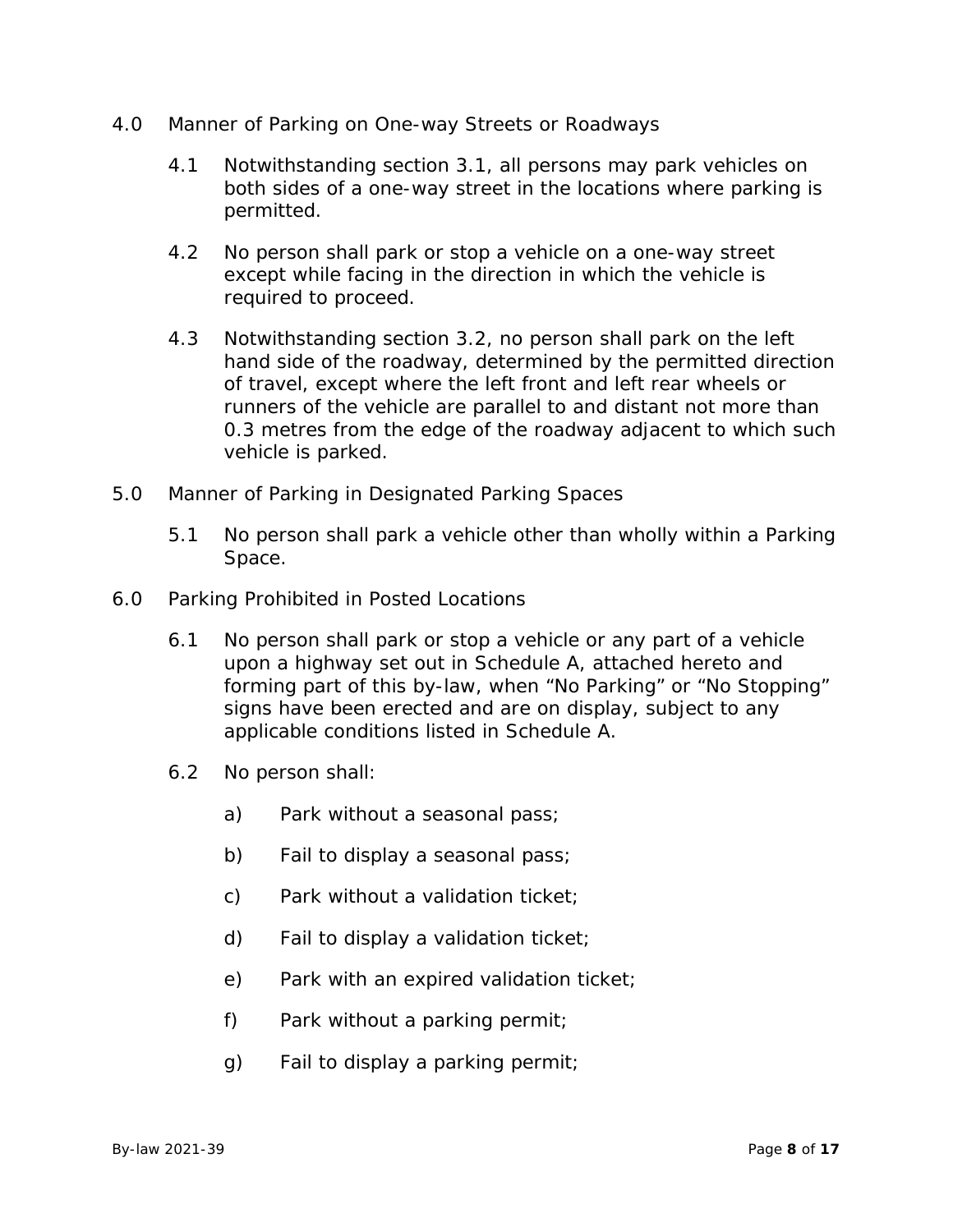- h) Park in a space prohibited by sign;
- i) Stop in an space prohibited by sign;
- j) Park longer than two (2) hours on streets;
- k) Park in a municipal staff parking  $\text{lot}$ ;
- l) Park within a turnaround;
- m) Park within a loading zone;
- n) Park within a fire route;
- o) Park in a designated accessible parking space without a valid permit; or
- p) Park in a designated accessible parking space without displaying a valid permit visibly;
- 7.0 Parking Prohibited in Unposted Locations
	- 7.1 No person shall:
		- a) Park in such a manner so that any part of the vehicle is situated upon or over a sidewalk;
		- b) Park in front of a public or private driveway;
		- c) Park within or on a crosswalk;
		- d) Park on a roadway or shoulder in front of a public or private driveway access or lane;
		- e) Park within an intersection;
		- f) Stop within an intersection;
		- g) Park improperly in a single parking space;
		- h) Park within 3 metres of a fire hydrant or, where the hydrant is set back from the edge of the roadway, within 3 metres of the point at which a line drawn from the hydrant intersects at right angles with the edge of the roadway;
		- i) Park within 9 metres of any intersecting roadway, a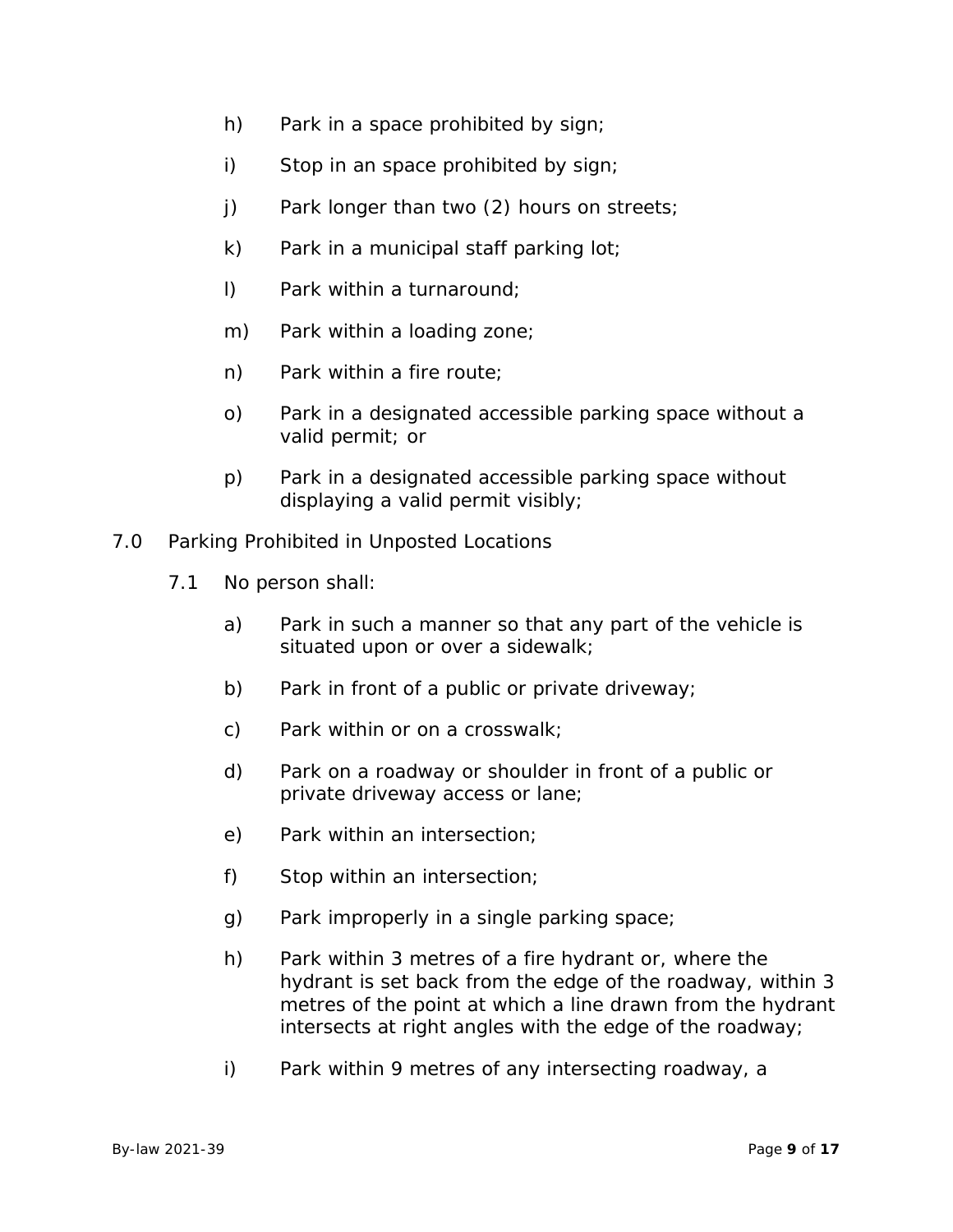pedestrian cross-over, a walkway or a crosswalk at an intersection;

- j) Park within 30 metres of any intersection controlled by traffic signals;
- k) Park facing the wrong way on street;
- l) Park on a roadway or municipal parking lot or street for an unreasonable length of time;
- m) Park on a roadway alongside of any stopped or parked vehicle;
- n) Park so as to obstruct snow removal;
- o) Park a commercial vehicle on any highway. This section shall not apply to a commercial vehicle parked on a highways while in the course of its basic function;
- p) Park or stop a large vehicle or trailer on a street in front or adjacent to a property in an area defined as a residential zone by the Municipality's Zoning By-law, unless it is at the time being used to make a delivery or to provide a temporary service;
- q) Park stand or stop an unattached trailer of any kind on a street;
- r) Park or stop a vehicle on a municipal street or in a municipal parking lot or any other municipal property which is inoperative or not roadworthy or unlicensed, unless permitted in this bylaw;
- s) Park or stop on any bridge or the approaches thereto;
- t) Park or stop alongside or across the highway from any excavation or obstruction in the roadway that could cause the free flow of traffic to be impeded;
- u) Park in such a position as will prevent the convenient removal of any other vehicle previously parked or standing;
- v) Park or stop on any street or roadway in such a manner as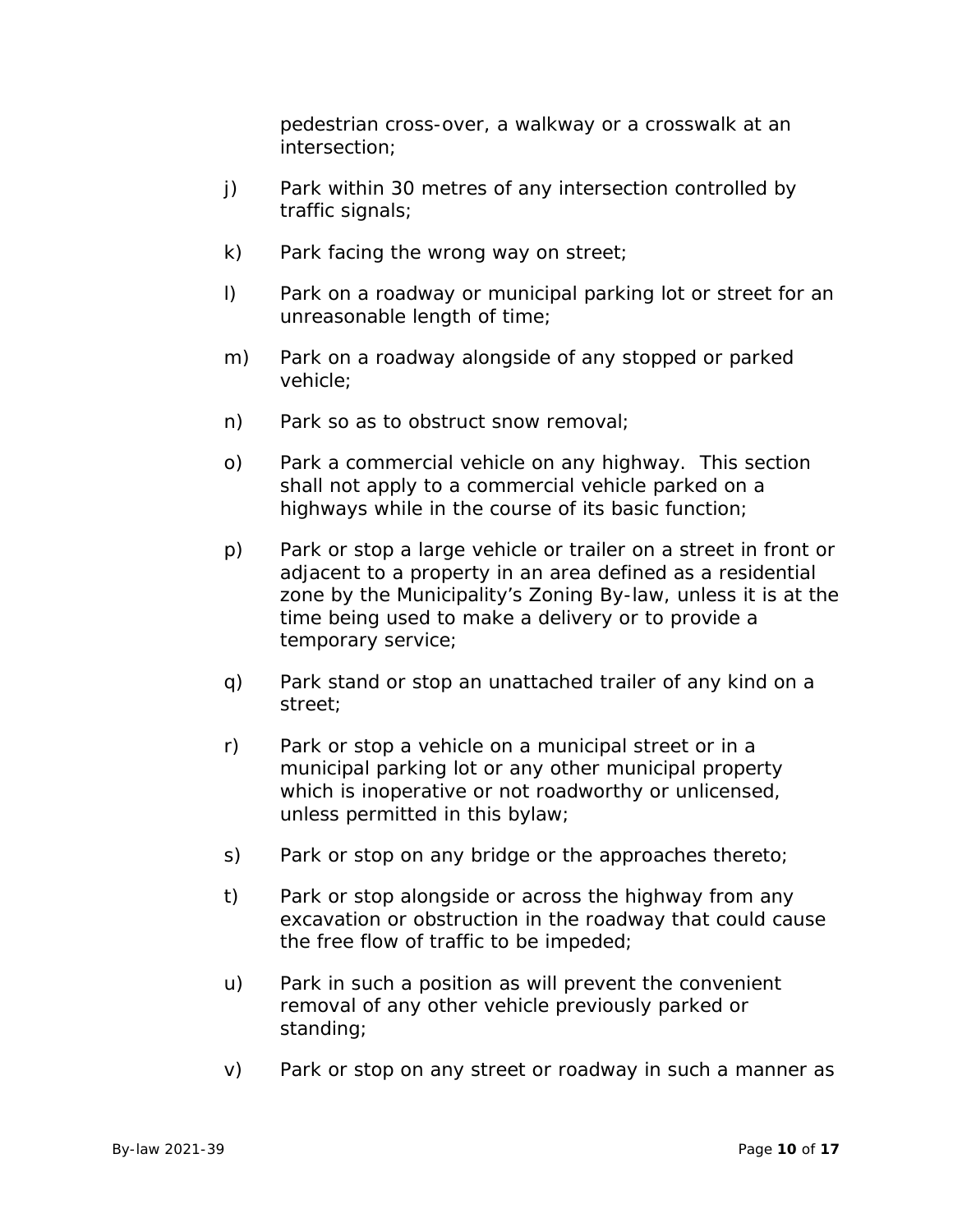to obstruct traffic;

- w) Park for the purpose of washing, greasing or repairing the vehicle, except for such repairs as have been necessitated by an emergency;
- x) Park within 5 metres of any part of any agricultural access point to a Highway, whether or not such access point is gated or closed or not open to the public;
- y) Park for the purpose of displaying the vehicle for sale; or
- z) Park on a highway, roadway or in any municipal parking lot for longer than 24 hours;
- 7.2 No vehicle shall park or stand on any street in such a manner that the width of the vehicular traveled portion of the street is reduced to less than 6 metres, or where such standing or parking would prevent the free passage of two lines of traffic.
- 7.3 No person shall allow a vehicle to be parked, placed or left standing on any street, or in any parking lot as designated in Schedule E, between the hours of 2:00 a.m. and 6:00 a.m. of the same day, between November 15th and April 1st.
- 7.4 Notwithstanding section 7.3, vehicles parked in the Overnight Parking rows as designated through signage are permitted to park in the Market Square Parking Lot between the hours of 2:00 a.m. and 6:00 a.m. of the same day, between November 15th and April 1st.
- 7.5 Any vehicle parked, placed or left standing in violation of section 7.3 or 7.4 may be ticketed and/or removed to other parking places at the discretion of a Police Officer or a Municipal Law Enforcement Officer, and any expense incurred for such removal shall be charged to and collected from the owner of such offending vehicle.
- 7.6 No vehicle shall be parked, placed or left standing on any street at any time where said street has been temporarily closed in accordance with the provisions of the Highway Traffic Act, or with delegated authority from the Council of the Municipality.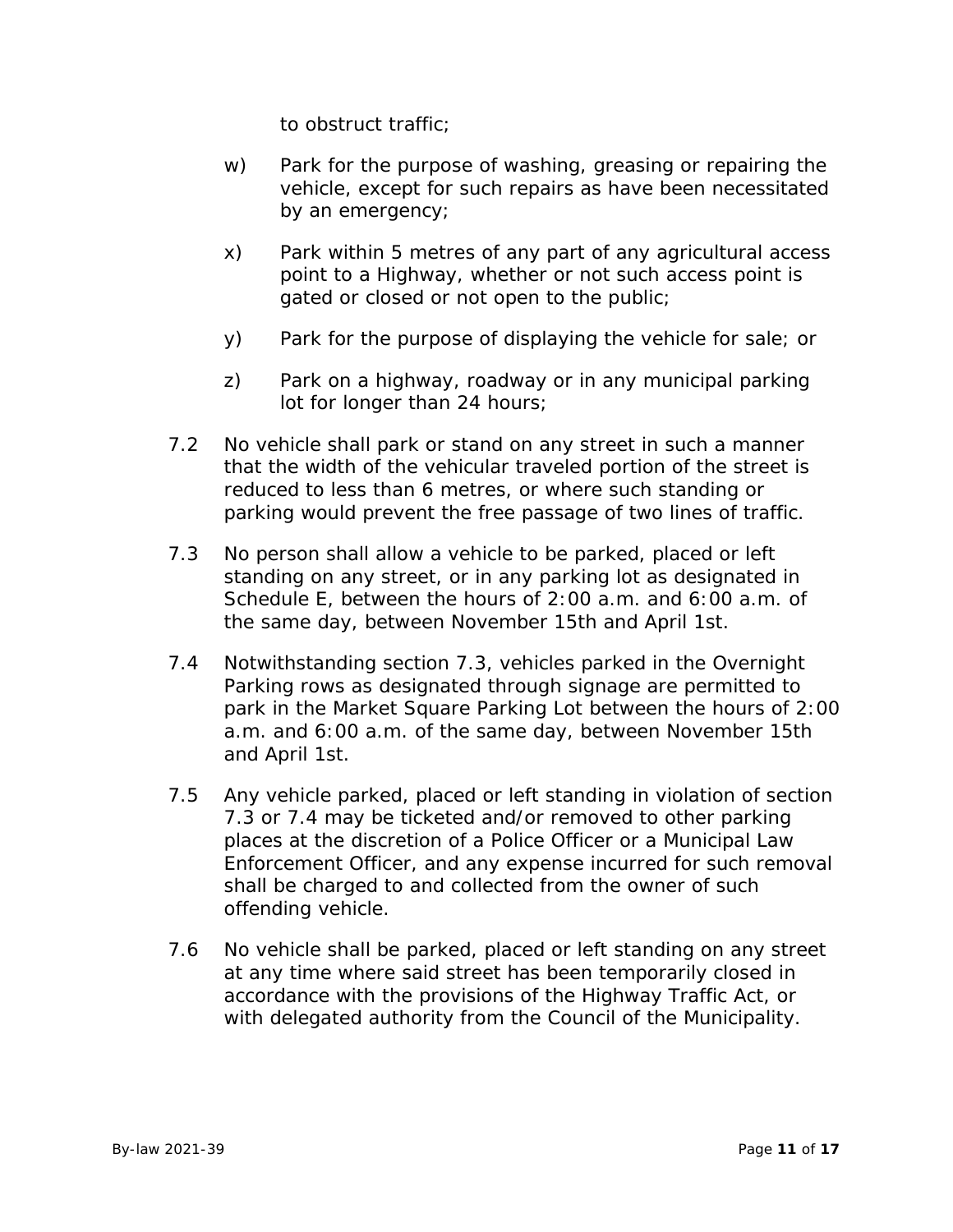- 8.0 Time Limited Parking
	- 8.1 The Highways set out in Schedule B, attached hereto and forming part of this by-law, shall be deemed to be time limited parking.
	- 8.2 Where authorized signs have been erected and are on display, no person shall park, stand or stop a vehicle on a highway set out in Schedule B for longer than the specified time limit.
- 9.0 Accessible Parking Spaces
	- 9.1 The Parking Spaces set out in Schedule C attached hereto and forming part of this by-law, shall be deemed to be designated Accessible Parking Spaces.
	- 9.2 Where authorized signs have been erected and are on display, no person shall park, stand or stop a vehicle in a designated Accessible Parking Space.
- 10.0 Loading Zones
	- 10.1 The parts of the highway set out in Schedule D, attached hereto and forming part of this by-law, are deemed to be Loading Zones.
	- 10.2 Where authorized signs have been erected and are on display, no person shall park, stand or stop a vehicle in a designated Loading Zone, except for the purpose of Loading.
- 11.0 Municipal Parking Lots
	- 11.1 The property set out in Schedule E, attached hereto and forming part of this by-law, are hereby deemed to be Municipal Parking Lots.
	- 11.2 The property set out in Schedule F, attached hereto and forming part of this by-law, are hereby deemed to be Municipal Staff Parking Lots.
	- 11.3 Where authorized signs have been erected and are on display, no person other than a member of Council, municipal employee or municipal volunteer shall park, stand or stop a vehicle in a Municipal Staff Parking Lot.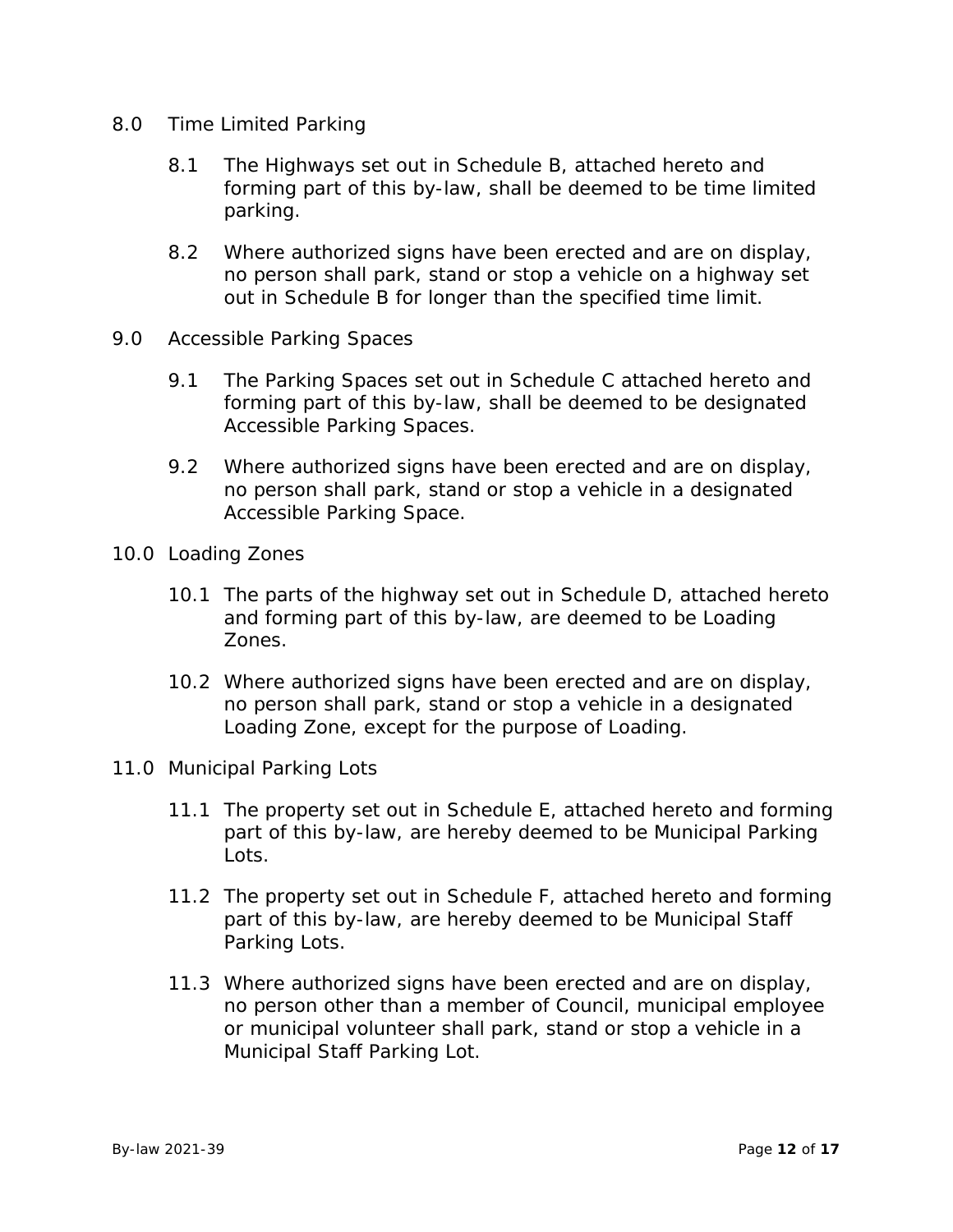- 11.4 Where authorized signs have been erected as designated areas for Overnight Permit Parking in the Market Square Parking Lot:
	- a) Persons may park vehicles overnight in Area A commencing on odd dates of each calendar month; and
	- b) Persons may park vehicles overnight in Area B commencing on even dates of each calendar month.
- 12.0 Paid Parking Lots
	- 12.1 The property set out in Schedule G, attached hereto and forming part of this by-law, are hereby deemed to be Paid Parking Lots.
	- 12.2 Where authorized signs have been erected and are on display, no person shall park, stand or stop a vehicle in a Paid Parking Lot between the hours of 10:00 a.m. and 6:00 p.m., on Mondays to Sundays inclusive, including holidays, during the period of May 1 to October 31 in each calendar year, unless:
		- a) The vehicle has a validation ticket for a daily pass or a Seasonal Pass, or displays a Seasonal Pass; or
		- b) The vehicle displays an Accessible Parking Permit.
- 13.0 Privately-Owned Parking Lots
	- 13.1 No person shall allow a vehicle to be parked, placed or left standing in the same parking space in a privately-owned parking lot for a longer period than as prescribed by signs posted upon such parking lot or facility.
	- 13.2 No person shall allow a vehicle to be parked, placed or left standing on privately–owned land not used as a parking lot or other parking facility without the authorization of the owner or occupant of the land.
	- 13.3 In section 13 of this by-law, "privately-owned" means not owned or occupied by the Municipality of Meaford.
- 14.0 Parking Permit Zones
	- 14.1 The Highways set out in Schedule H are hereby deemed to be Parking Permit Zones.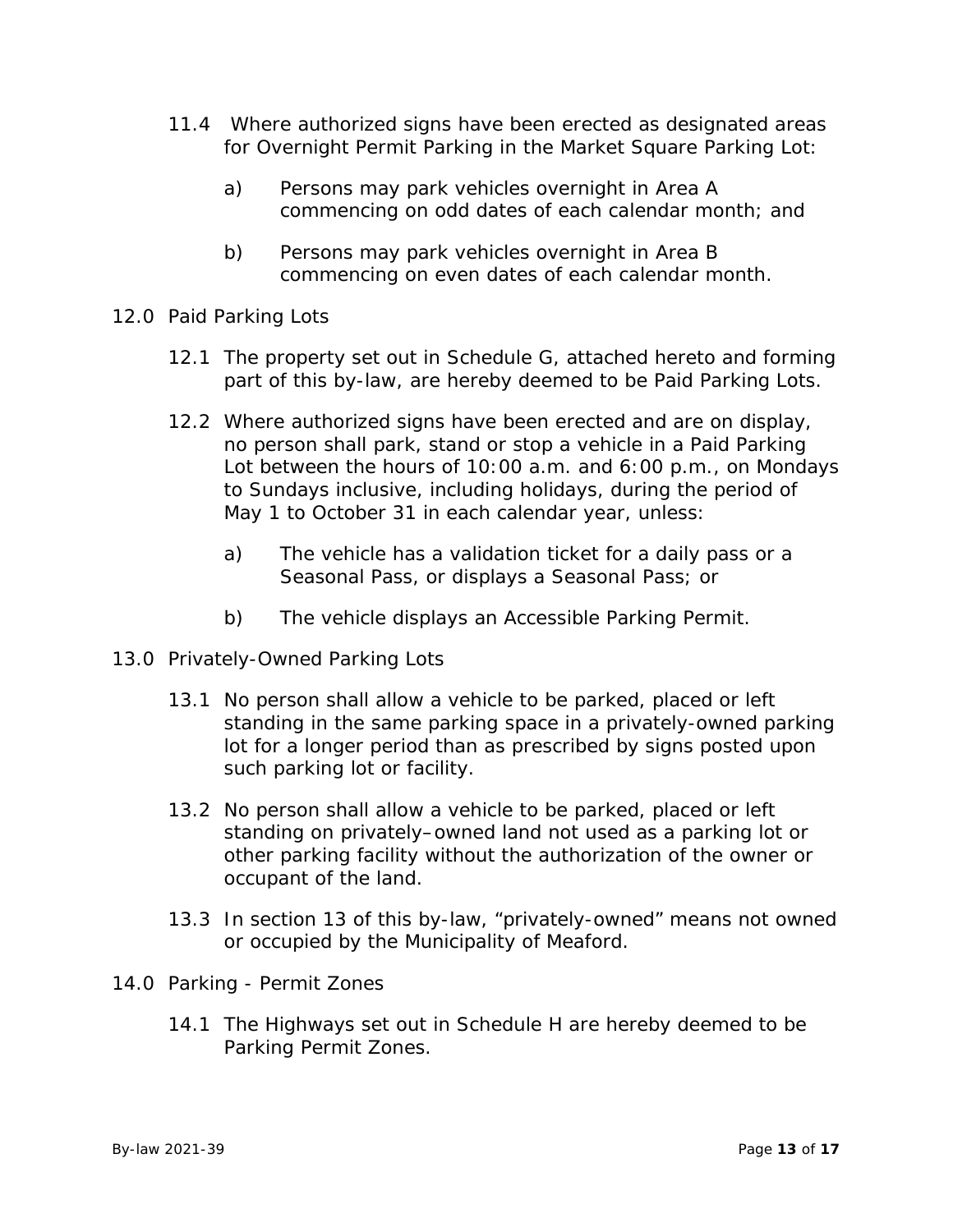- 14.2 Where authorized signs have been erected and are on display, no person shall park, stand or stop a vehicle in a Permit Zone without displaying a Parking Permit issued by the Municipality.
- 14.3 Parking Permits, as approved by the Municipality shall be issued to property owners within the areas as defined in Schedule H
- 15.0 Fire Routes
	- 15.1 The areas set out in Schedule I, attached hereto and forming part of this by-law, are hereby deemed to be Fire Routes.
	- 15.2 The Municipality and the owner of a private roadway may enter into a Fire Route Agreement to establish additional fire routes through a development agreement.
	- 15.3 Fire routes are hereby designated through site plan approvals and building permits.
	- 15.4 Any private roadway defined as a fire route in a development agreement or by the Chief Fire Official is hereby deemed to be a fire route.
	- 15.5 Authority to enter into additional Fire Route Agreements with the owners of a private property is hereby delegated to the Responsible Director, or designate.
	- 15.6 Any private roadway defined as a fire route in an additional Fire Route Agreement as authorized by section 15.3 is hereby deemed to be a fire route.
	- 15.7 Where authorized signs have been erected and are on display, no person shall park, stand or stop a vehicle along a fire route or so that any part of a vehicle is located within the fire route.
- 16.0 Signs
	- 16.1 No person shall move, remove, obstruct or interfere with an authorized sign installed by the Municipality or its agents.
	- 16.2 No person shall erect or maintain any sign which may conflict or be confused with an authorized sign installed by the Municipality or its agents.
- 17.0 Removal of Vehicles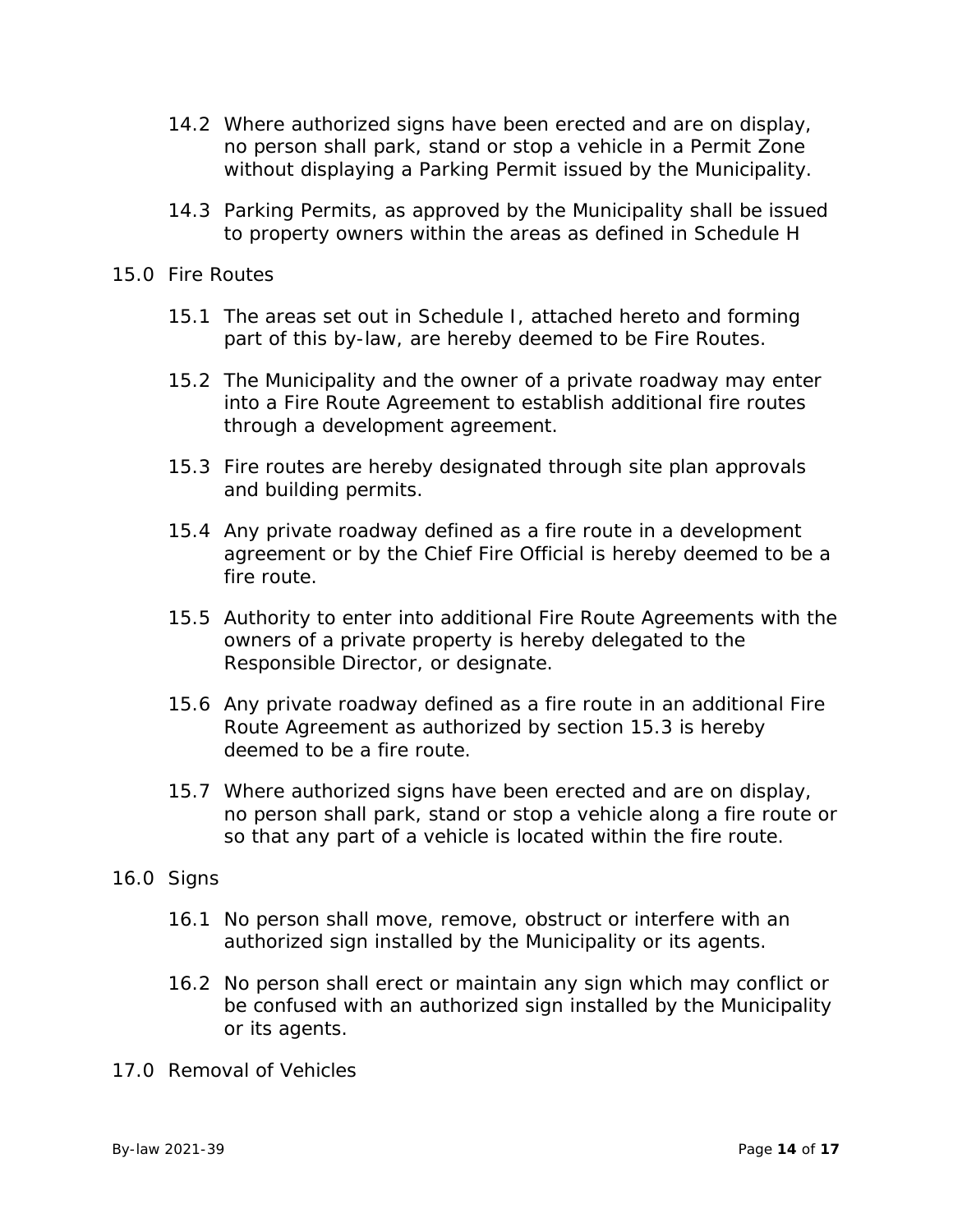- 17.1 In the event that a vehicle is parked or left standing anywhere in the Municipality of Meaford in violation of any of the provisions of this by-law such that, in the sole and uncontrolled discretion of any Officer, an emergency situation is created, said vehicle may be removed and towed to a car impound or service station designated by the Officer.
- 17.2 Notwithstanding any other provision of this by-law, any vehicle parked or left standing on any highway or any other property owned or occupied or maintained by the Municipality for a period exceeding 24 hours shall be considered to be abandoned, and upon discovery an Officer may cause it to be moved and towed and, or stored in a suitable place designated by the Officer.
- 17.3 Any expense incurred for such removal, care and storage of a vehicle shall be charged to and collected from the owner of such offending vehicle.
- 17.4 In the event that the owner of such offending vehicle does not pay the charges incurred in the said removal, the vehicle may be sold by public auction to pay the said charges.
- 17.5 All costs and charges for removing, care and storage of any vehicle, if any, are a lien upon the vehicle, which may be enforced in a manner provided by the relevant provisions of the Repair and Storage Liens Act, R.S.O. 1990, as amended.
- 18.0 Continued Violations
	- 18.1 If any vehicle is parked or left standing anywhere in the Municipality of Meaford in violation of any of the provision of this by-law and a serially numbered ticket is attached to such vehicle by an Officer, nothing in the provisions of this by-law shall be construed to prevent an Officer from attaching another serially numbered ticket to such vehicle if the violation of any of the provisions of this by-law continues.
- 19.0 Reports
	- 19.1 It shall be the duty of Officers assigned to the enforcement of this by-law to record the complete licence plate number, seasonal pass or parking permit information, and other identifying markings, of any vehicle parked in violation of any of the provisions of the by-law.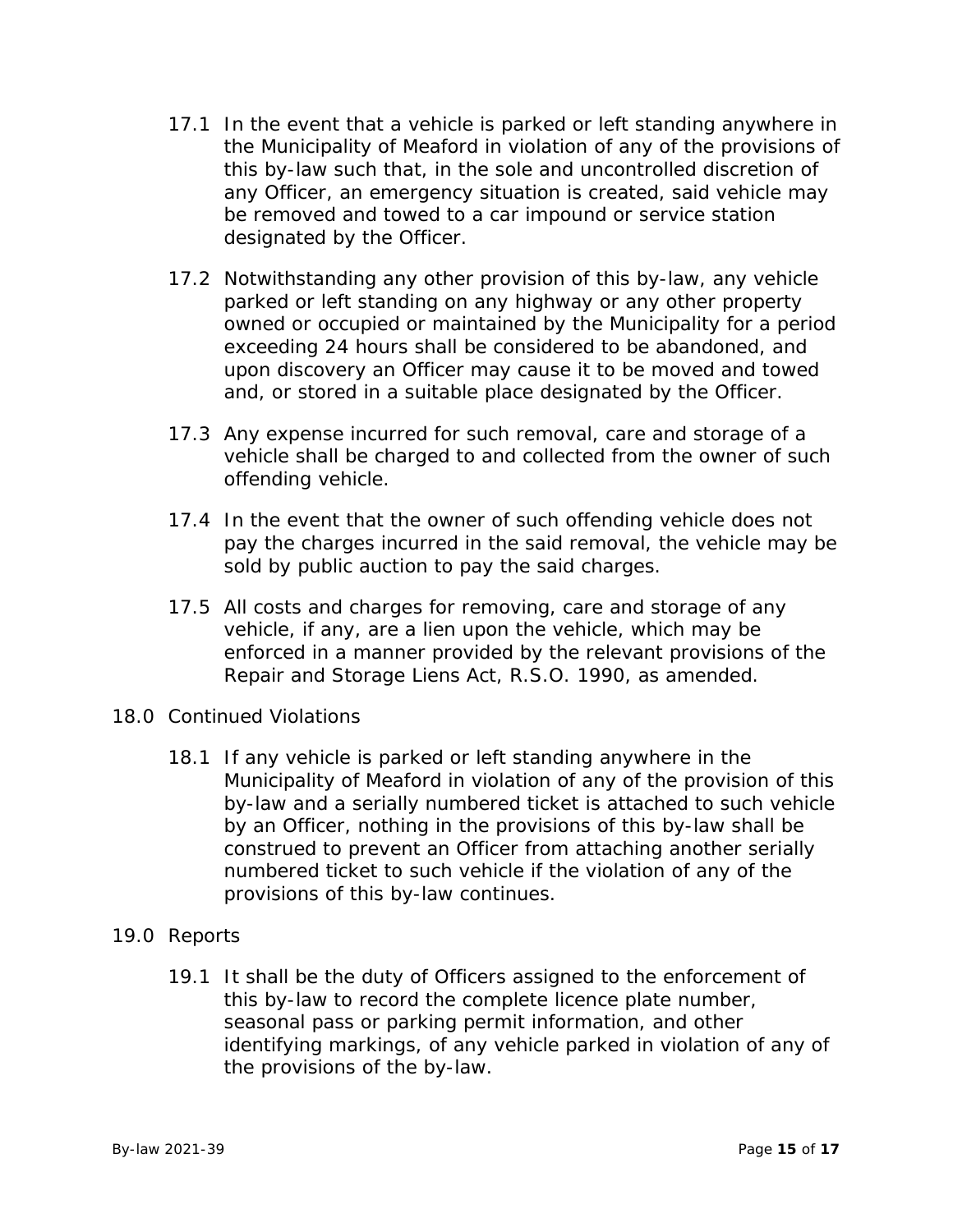19.2 Any Officer engaged in the enforcement of this by-law shall also attach to such vehicle a serially numbered ticket notifying the owner or operator thereof and of the requirements for payment and details of those provisions of this by-law.

#### 20.0 General Penalty

- 20.1 Except where otherwise expressly provided by this by-law or the Highway Traffic Act, every person who is the owner of a vehicle that contravenes any provision of this by-law, is guilty of an offence and on conviction is liable to any penalty as provided in the Provincial Offences Act, R.S.O. 1990, as amended.
- 20.2 Where a vehicle has been left parked, stopped or left standing in contravention of this by-law as passed, the owner of the vehicle, notwithstanding that he was not the driver of the vehicle at the time of the contravention of the by-law, is guilty of an offence and is liable to the fine prescribed for the offence unless, at the time of the offence, the vehicle was in the possession of some person other than the owner without the owner's consent.

#### 21.0 Validity

21.1 Should any section, subsection, clause, paragraph, or provision of this by-law, or any of the Schedules attached hereto, be declared by a Court of competent jurisdiction to be invalid or illegal for any other reason, such as offending section or part shall be deemed to have been severed from this by-law and the remaining sections or parts shall continue in full force and effect, and shall remain valid and binding.

#### 22.0 Repeal

22.1 That By-law 2012-45 and By-law 2013-120 are hereby repealed.

#### 23.0 Date By-law Effective

23.1 That this by-law shall come into force and take effective upon receiving the approval of the Senior Regional Justice.

#### 24.0 Short Title

24.1 The short title of this by-law is the Parking Control By-law.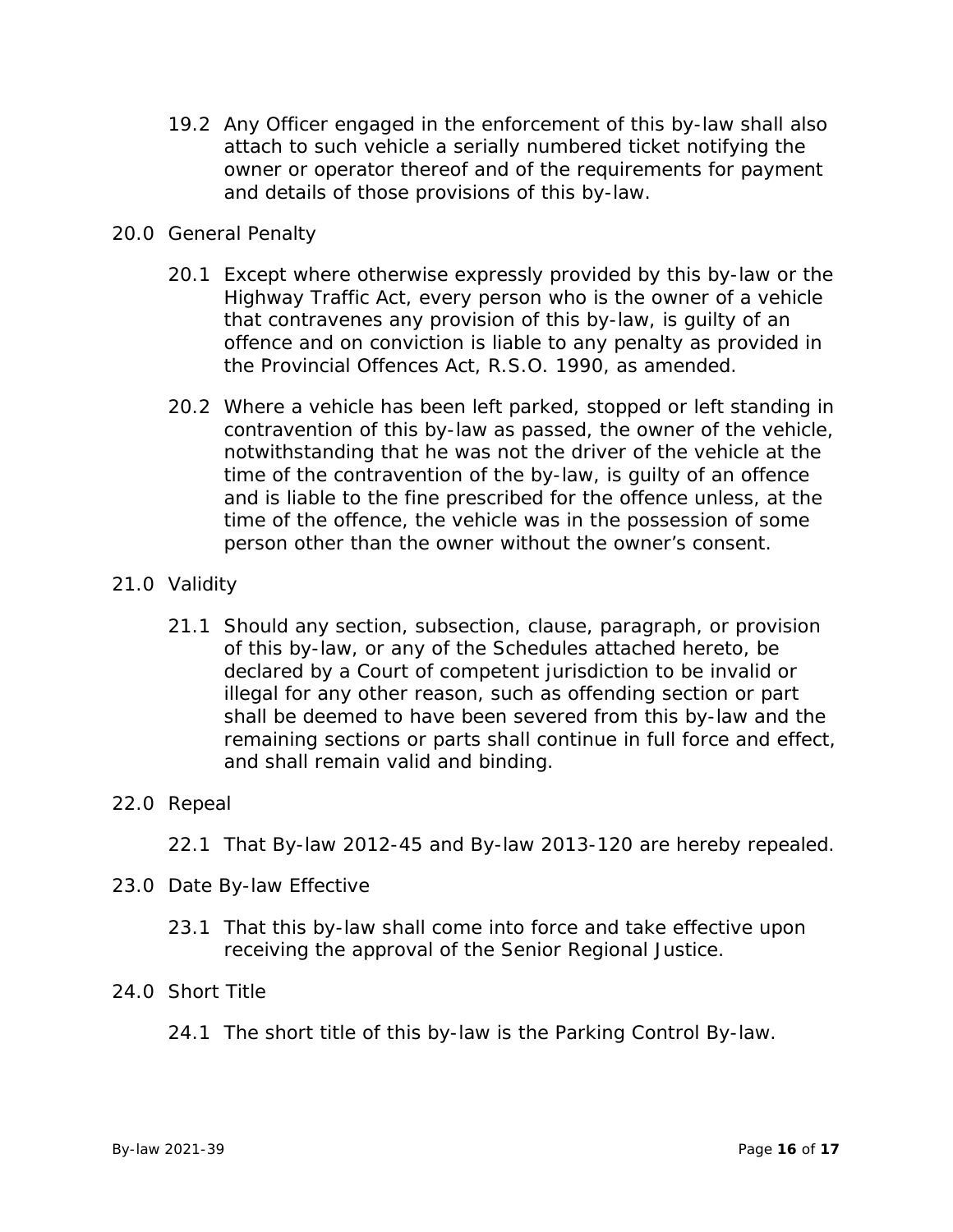**Read a first, second and third time and finally passed this 10th day of May, 2021.**

**Barb Clumpus, Mayor**

**Matthew Smith, Clerk**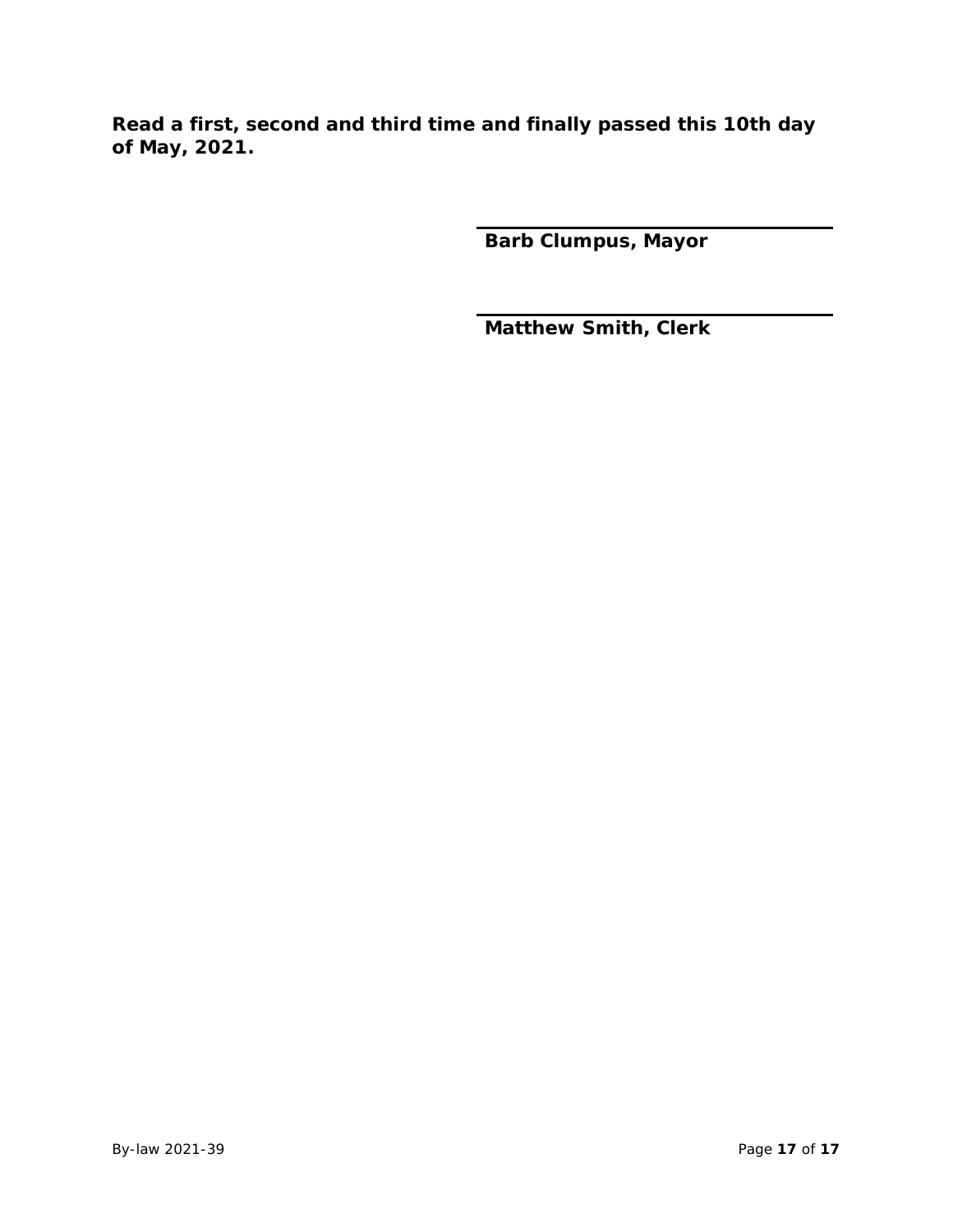### By-law Number 2021-39

### Schedule A – No Parking, No Standing & No Stopping

#### Areas

Where authorized signs have been erected, the highways defined in Column 1 and 2 of Schedule A shall be deemed no parking, no standing and no stopping areas, in accordance with the applicable conditions set out in Column 3.

| Column 1:                  | Column 2:                                                                                                    | Column 3:                              |
|----------------------------|--------------------------------------------------------------------------------------------------------------|----------------------------------------|
| <b>Highway Name</b>        | <b>Designated Portion of</b><br><b>Highway</b>                                                               | <b>Applicable</b><br><b>Conditions</b> |
| 7 <sup>th</sup> Line       | Both sides from Riverside<br>Hall southerly for 750<br>metres                                                | No Stopping                            |
| 8 <sup>th</sup> Concession | West side from Highway 26<br>northerly for 1500 metres                                                       | No Parking                             |
| 25 Sideroad                | Both sides from Grey Road<br>112 south-westerly for 145<br>metres                                            | No Parking                             |
| 25 Sideroad                | Both sides from the westerly<br>end of 25 sideroad easterly<br>for 195 metres                                | No Parking                             |
| <b>Aiken Street</b>        | Both sides from Richmond<br>Street to St. Vincent Street                                                     | No Parking                             |
| <b>Bayfield Street</b>     | Both sides from Trowbridge<br>Street East north to Sykes<br>Street (except for<br>designated parking spaces) | No Parking                             |
| <b>Berry Street</b>        | South side from a point of<br>80 metres (end of municipal<br>parking) easterly to Sykes<br><b>Street</b>     | No Parking                             |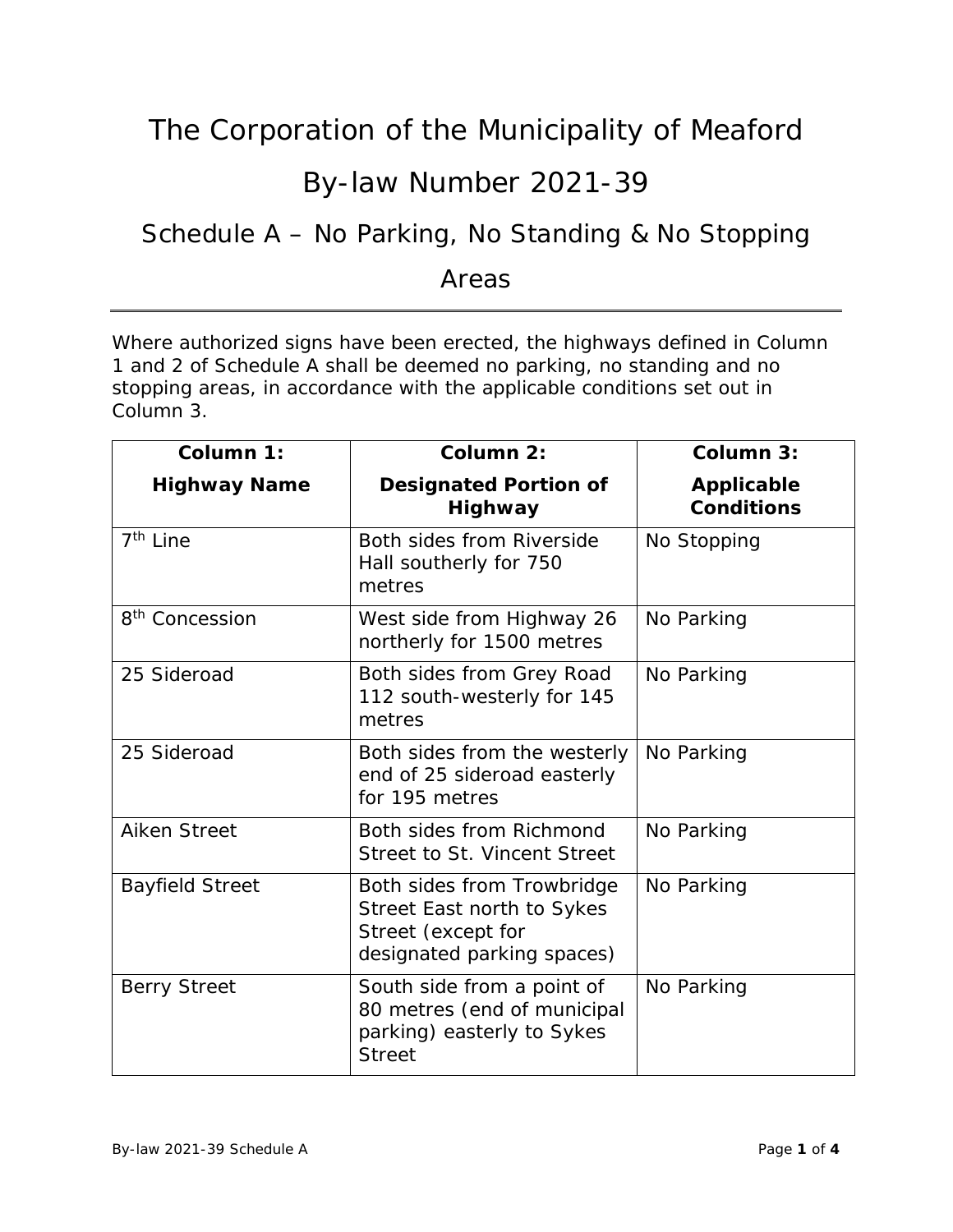| <b>Berry Street</b>               | North Side from a point 50<br>metres westerly to Sykes<br><b>Street</b>                            | No Parking                                                             |
|-----------------------------------|----------------------------------------------------------------------------------------------------|------------------------------------------------------------------------|
| <b>Boucher Street East</b>        | Both sides easterly from<br>Sykes Street for a distance<br>of 25 metres                            | No Parking                                                             |
| <b>Boucher Street West</b>        | North side from a point 35<br>metres westerly of Sykes<br><b>Street to Victoria Crescent</b>       | No Stopping                                                            |
| <b>Boucher Street West</b>        | South side from Sykes<br>Street westerly to Victoria<br>Crescent                                   | No Stopping                                                            |
| <b>Collingwood Street</b><br>West | Both sides from Thompson<br>Street westerly to Noble<br><b>Street</b>                              | No Stopping                                                            |
| <b>Cook Street</b>                | Both sides from William<br>Street northerly to Sykes<br><b>Street</b>                              | No Stopping                                                            |
| <b>Cook Street</b>                | East side from berry Street<br>northerly to Nelson Street                                          | No Parking                                                             |
| <b>Edwin Street East</b>          | Both sides from the<br>intersection of Margaret<br>Street southerly for a<br>distance of 40 metres | No Stopping                                                            |
| <b>Edwin Street West</b>          | Both sides from the<br>intersection with Sykes<br>Street westerly for 30<br>metres                 | No Stopping                                                            |
| <b>Edwin Street West</b>          | Both sides from Miller Street<br>to Lorne Street                                                   | No Parking                                                             |
| Eliza Street                      | South side from Richmond<br>Street easterly to St.<br><b>Vincent Street</b>                        | No Parking<br>8:00 a.m. to 5:00<br>p.m., Monday to<br>Friday inclusive |
| Gerald Shortt Parkway             | Both sides from the<br>northerly 12 <sup>th</sup> Line to the<br>southerly 12 <sup>th</sup> Line   | No Parking                                                             |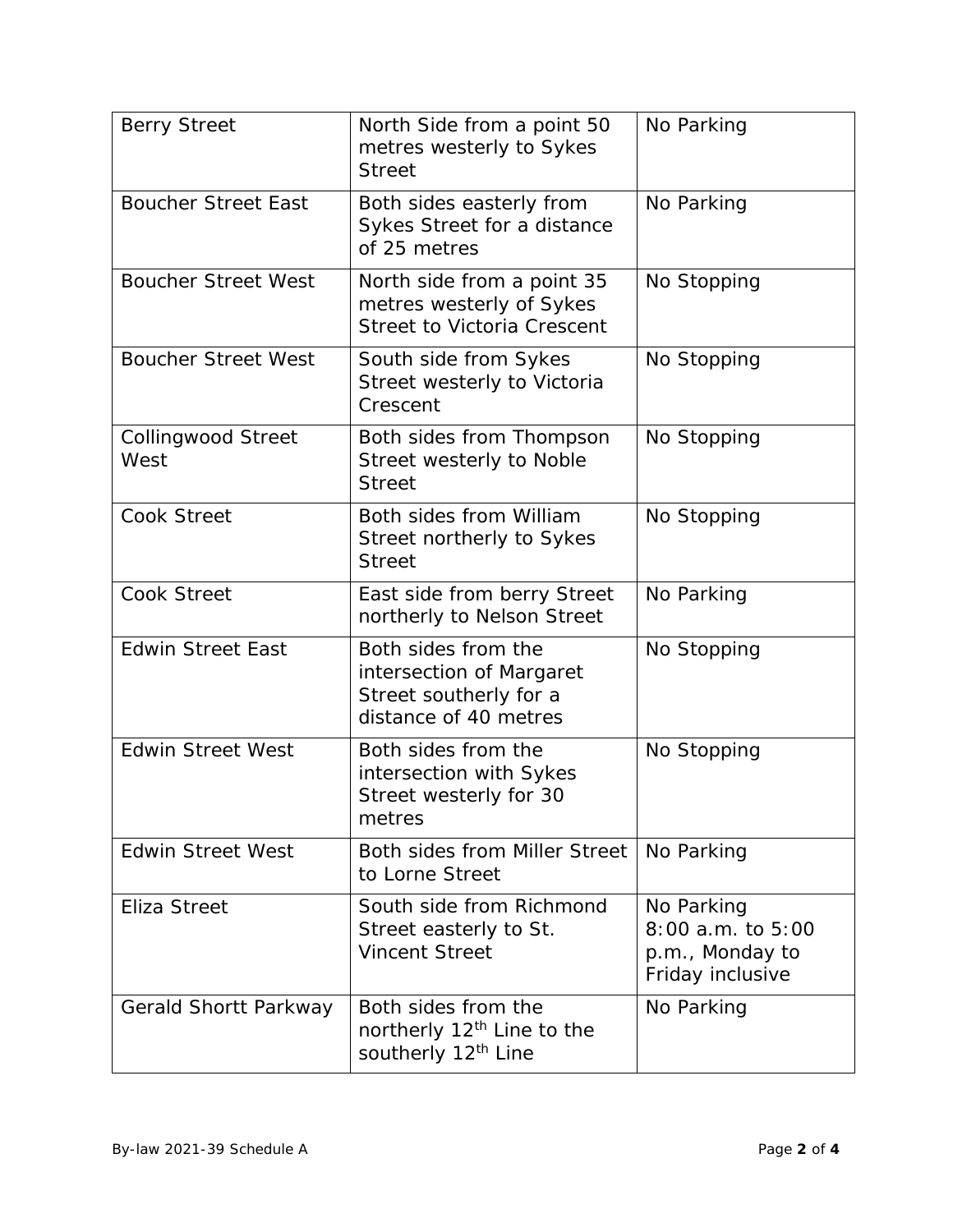| Legion Road                 | North side from Berry Street<br>south-westerly to Owen<br><b>Street</b>              | No Parking                                                              |
|-----------------------------|--------------------------------------------------------------------------------------|-------------------------------------------------------------------------|
| <b>Lombard Street</b>       | North side from Cook Street<br>westerly for 70 metres                                | No Stopping<br>8:00 a.m. to 4:00<br>p.m., Monday to<br>Friday inclusive |
| <b>Lombard Street</b>       | South side from Cook Street<br>westerly for 70 meters                                | No Parking<br>8:00 a.m. to 4:00<br>p.m., Monday to<br>Friday inclusive  |
| Lorne Street                | Both sides from Edwin<br>Street southerly to Louisa<br><b>Street</b>                 | No Stopping                                                             |
| <b>Miller Street</b>        | Both sides from Owen<br><b>Street to Pearson Street</b>                              | No Stopping                                                             |
| <b>Nelson Street East</b>   | South side from Bayfield<br>Street westerly to the first<br>designated parking space | No Parking                                                              |
| <b>Noble Street</b>         | East side from Nelson Street<br>to Berry Street                                      | No Parking                                                              |
| <b>Paul Street</b>          | North side from Sykes<br><b>Street to Union Street</b>                               | No Parking                                                              |
| <b>Richmond Street West</b> | West side from Margaret<br><b>Street to Marshall Street</b>                          | No Parking                                                              |
| <b>St. Vincent Street</b>   | East side from Boucher<br><b>Street East to Bridge Street</b>                        | No Parking<br>8:00 a.m. to 4:00<br>p.m., Monday to<br>Friday inclusive  |
| <b>St. Vincent Street</b>   | East side from Margaret<br><b>Street to Eliza Street</b>                             | No Parking<br>8:00 a.m. to 4:00<br>p.m., Monday to<br>Friday inclusive  |
| <b>Sykes Street South</b>   | Both sides from St. Vincent<br><b>Street to Ivan Street</b>                          | No Stopping                                                             |
| <b>Sykes Street South</b>   | East side from Boucher<br>Street to Trowbridge Street                                | No Stopping                                                             |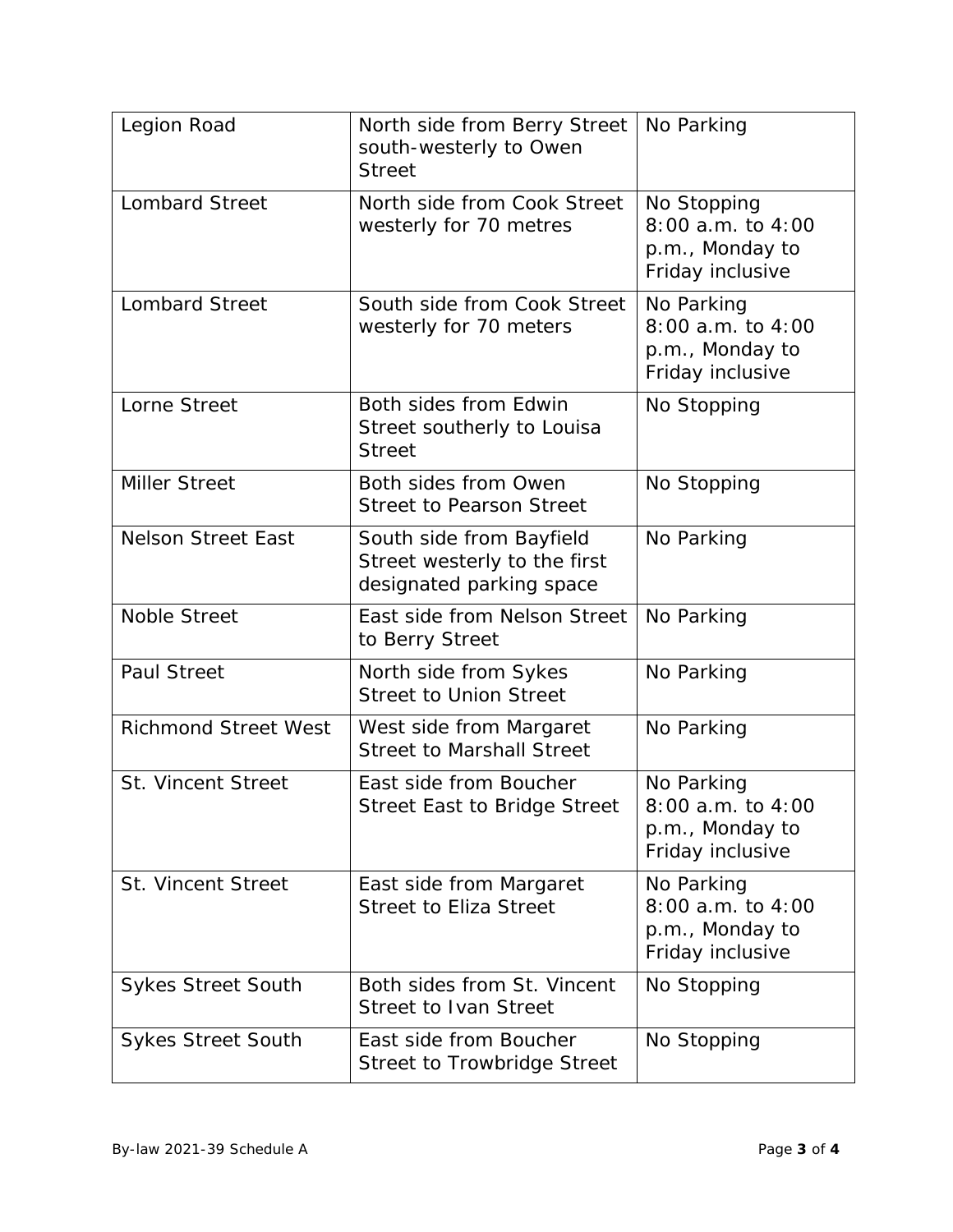| <b>Sykes Street North</b>     | East side from Bayfield<br><b>Street to Cook Street</b>                                                                                      | No Stopping |
|-------------------------------|----------------------------------------------------------------------------------------------------------------------------------------------|-------------|
| <b>Sykes Street North</b>     | East side (including the<br>boulevard) from Bayfield<br><b>Street to Cook Street</b>                                                         | No Stopping |
| <b>Sykes Street North</b>     | West side (including the<br>boulevard) from Albert<br><b>Street to Cook Street</b>                                                           | No Parking  |
| <b>Trowbridge Street East</b> | South side from the last<br>designated parking space on<br>the South side of<br><b>Trowbridge Street East</b><br>easterly to Bayfield Street | No Parking  |
| <b>Trowbridge Street East</b> | North side from the last<br>designated parking space on<br>the north side of Trowbridge<br>Street East easterly to<br><b>Bayfield Street</b> | No Parking  |
| Victoria Crescent             | East side from Boucher<br>Street westerly to Edwin<br><b>Street</b>                                                                          | No Stopping |
| Victoria Crescent             | West side from a point<br>measured 30 metres from<br><b>Boucher Street south-</b><br>westerly to Edwin Street                                | No Stopping |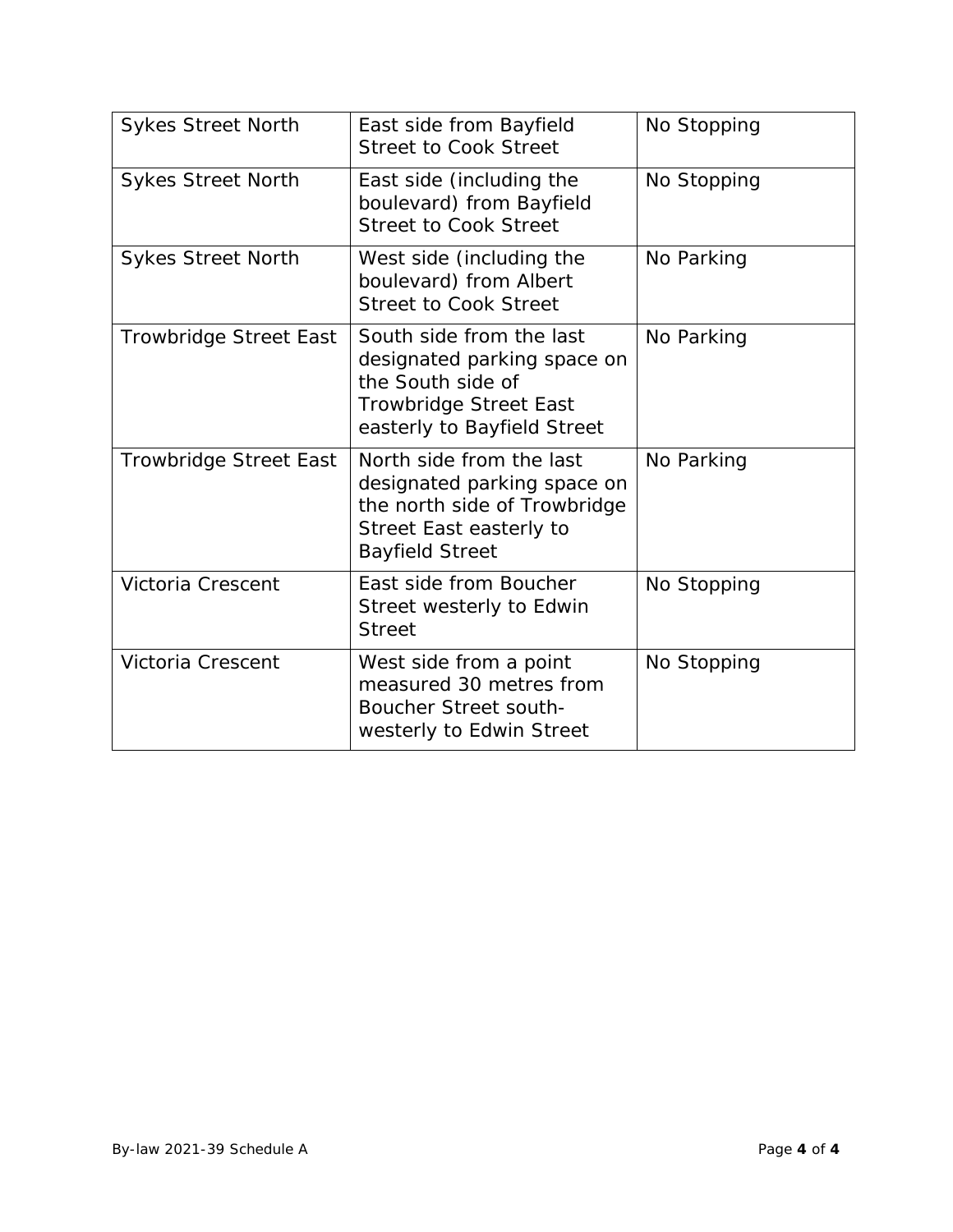## By-law Number 2021-39

### Schedule B – Time Limited Parking

Where authorized signs have been erected, the highways defined in Column 1 and 2 of Schedule A shall be deemed to be time limited parking, in accordance with the applicable conditions set out in Columns 3 and 4.

| Column 1:                           | Column 2:                                                                       | Column 3:         | Column 4:                                                     |
|-------------------------------------|---------------------------------------------------------------------------------|-------------------|---------------------------------------------------------------|
| <b>Highway Name</b>                 | <b>Designated</b><br><b>Portion of</b><br><b>Highway</b>                        | <b>Time Limit</b> | Time of Day in<br>which Time<br>Limit is<br><b>Applicable</b> |
| Collingwood<br><b>Street East</b>   | Both sides from<br><b>Sykes Street</b><br>easterly to<br><b>Bayfield Street</b> | 2 hours           | $8:00a.m.$ to<br>6:00 p.m.<br>Monday to<br>Sunday inclusive   |
| Collingwood<br><b>Street West</b>   | Both sides from<br><b>Sykes Street</b><br>westerly to Cook<br><b>Street</b>     | 2 hours           | 8:00 a.m. to<br>6:00 p.m.<br>Monday to<br>Sunday inclusive    |
| <b>Nelson Street</b><br>East        | Both sides from<br><b>Sykes Street</b><br>easterly to<br><b>Bayfield Street</b> | 2 hours           | 8:00 a.m. to<br>6:00 p.m.<br>Monday to<br>Sunday inclusive    |
| <b>Nelson Street</b><br>West        | Both sides from<br><b>Sykes Street</b><br>westerly to Cook<br><b>Street</b>     | 2 hours           | 8:00 a.m. to<br>6:00 p.m.,<br>Monday to<br>Sunday inclusive   |
| <b>Sykes Street</b><br><b>North</b> | West side from<br>Berry Street to<br>Trowbridge<br><b>Street</b>                | 2 hours           | 8:00 a.m. to<br>6:00 p.m.,<br>Monday to<br>Sunday inclusive   |
| <b>Sykes Street</b><br><b>North</b> | Both sides from<br>Trowbridge<br>Street to                                      | 2 hours           | 8:00 a.m. to<br>6:00 p.m.<br>Monday to                        |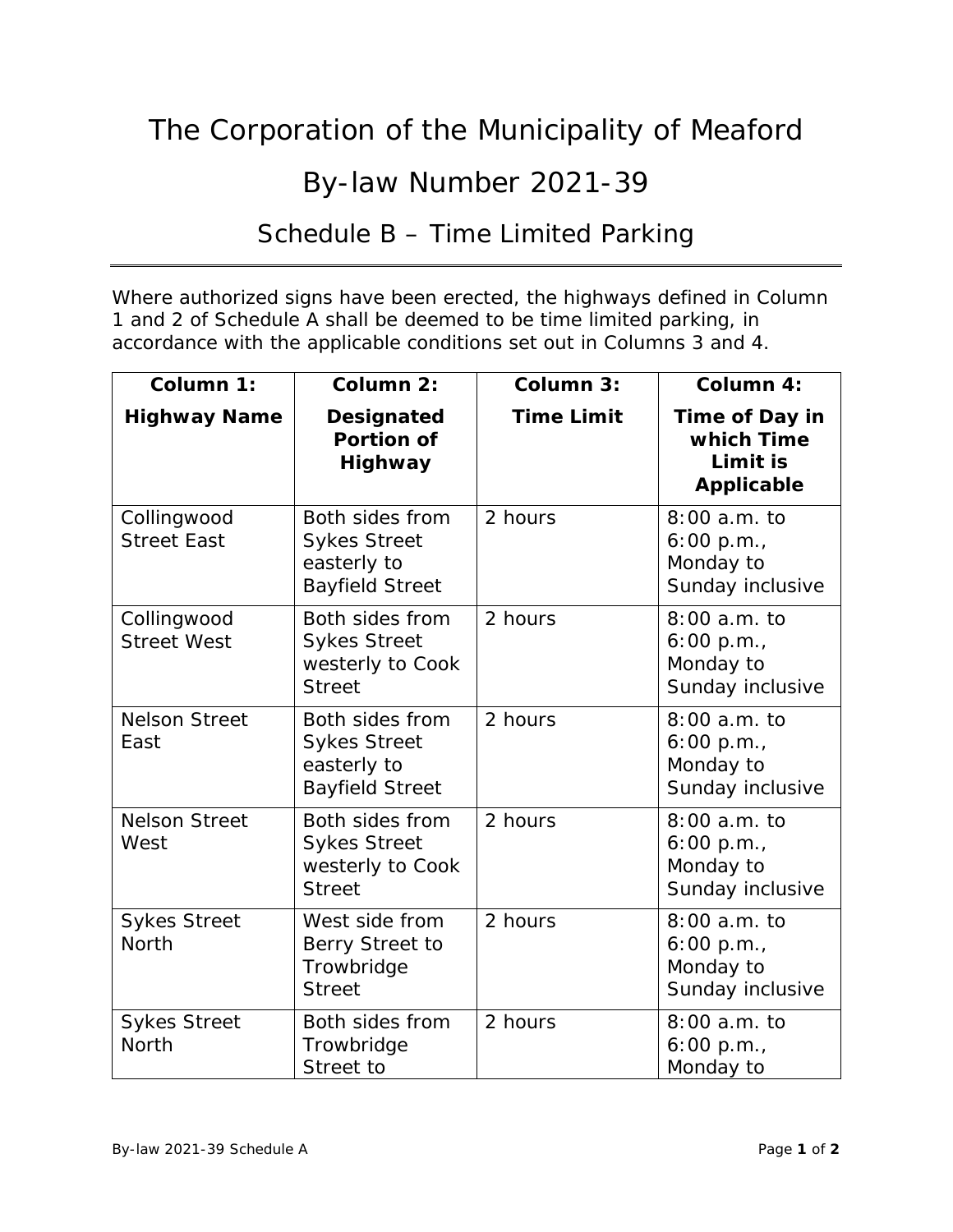|                                  | Collingwood<br><b>Street</b>                                                                                                                                             |            | Sunday inclusive                                                |
|----------------------------------|--------------------------------------------------------------------------------------------------------------------------------------------------------------------------|------------|-----------------------------------------------------------------|
| Trowbridge<br><b>Street East</b> | South side from<br><b>Sykes Street</b><br>easterly to a<br>point of 80<br>metres                                                                                         | 2 hours    | 8:00 a.m. to<br>6:00 p.m.<br>Monday to<br>Sunday inclusive      |
| Trowbridge<br><b>Street East</b> | North side from<br><b>Sykes Street</b><br>easterly to a<br>point of 110<br>metres                                                                                        | 2 hours    | 8:00 a.m. to<br>6:00 p.m.<br>Monday to<br>Sunday inclusive      |
| Trowbridge<br><b>Street West</b> | North side from<br><b>Sykes Street</b><br>westerly to Cook<br><b>Street</b>                                                                                              | 2 hours    | 8:00 a.m. to<br>$6:00$ p.m.,<br>Monday to<br>Sunday inclusive   |
| Trowbridge<br><b>Street West</b> | South side from<br><b>Sykes Street</b><br>westerly to a<br>point of 45<br>metres                                                                                         | 2 hours    | $8:00a.m.$ to<br>6:00 p.m.<br>Monday to<br>Sunday inclusive     |
| Trowbridge<br><b>Street West</b> | South side from<br>a point 45<br>metres from the<br>intersection with<br>Sykes Street to a<br>point of 85<br>metres from the<br>intersection with<br><b>Sykes Street</b> | 15 minutes | $8:00$ a.m. to<br>$6:00$ p.m.,<br>Monday to<br>Sunday inclusive |
| Trowbridge<br><b>Street West</b> | South side from<br>a point 85<br>metres from the<br>intersection with<br><b>Sykes Street to</b><br><b>Cook Street</b>                                                    | 2 hours    | 8:00 a.m. to<br>$6:00$ p.m.,<br>Monday to<br>Sunday inclusive   |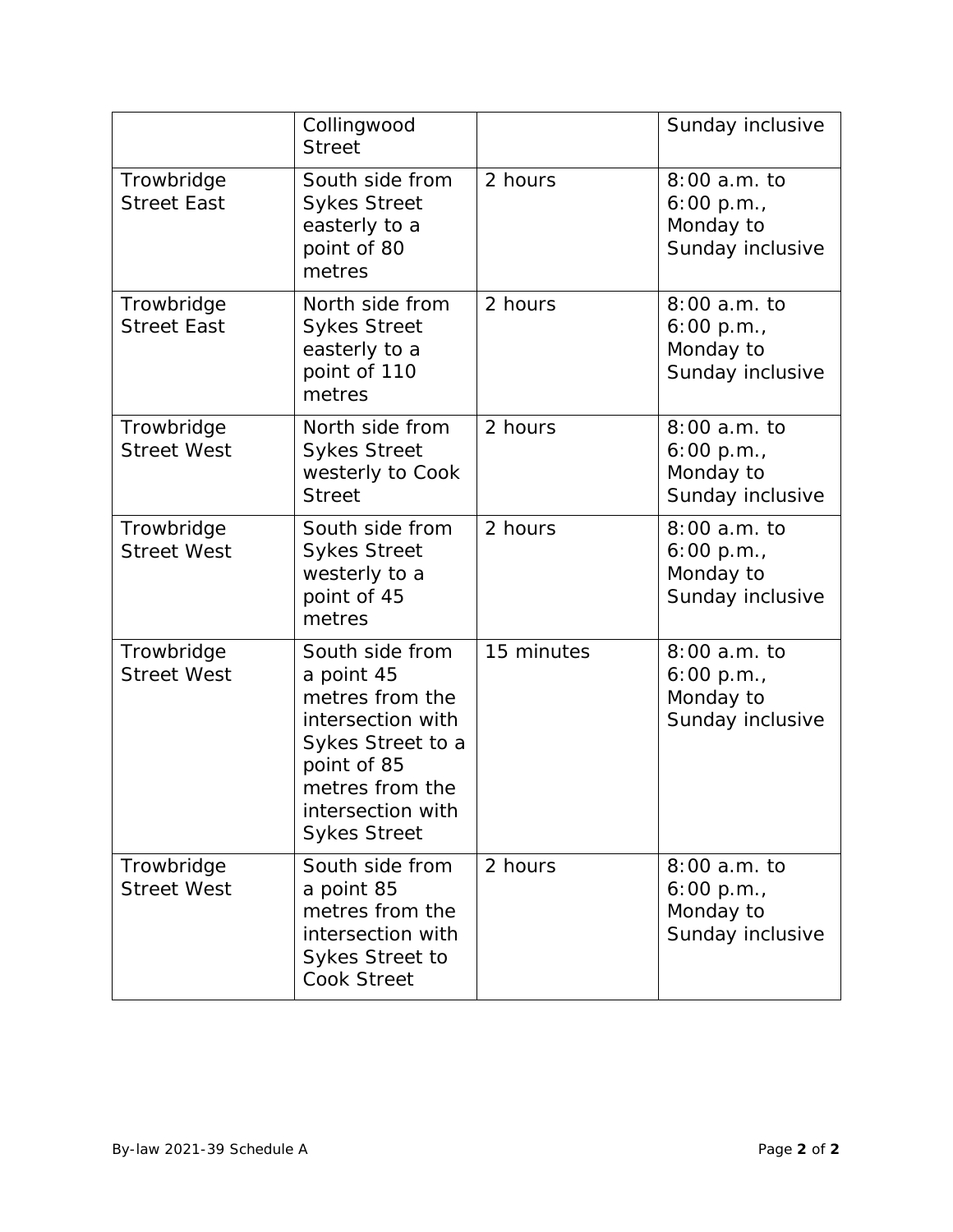### By-law Number 2021-39

## Schedule C – Designated Accessible Parking Spaces

Where authorized signs have been erected, the parking spaces defined in Schedule C shall be deemed to be designated Accessible Parking Spaces, in accordance.

| Column 1:                                                                                | Column 2:                                                                                                                                                                                                   |
|------------------------------------------------------------------------------------------|-------------------------------------------------------------------------------------------------------------------------------------------------------------------------------------------------------------|
| Location                                                                                 | <b>Designated Portion</b>                                                                                                                                                                                   |
| Blue Dolphin Pool - 57<br><b>Richmond Street</b>                                         | Two (2) spaces located between the<br>entrance walkway to the Blue Dolphin Pool<br>building and the emergency services access<br>point to the pool deck                                                     |
| Council Chambers -<br>157859 7th Line                                                    | Two (2) spaces located at either side of the<br>main entrance to the Council Chambers<br>building                                                                                                           |
| Fire Hall - 81 Stewart<br><b>Street</b>                                                  | Two (2) spaces located at either side of the<br>main entrance to the Fire Hall building                                                                                                                     |
| Market Square - 12<br><b>Nelson Street East</b>                                          | Two (2) spaces at the south of the lot<br>adjacent to Meaford Hall, and two (2) spaces<br>in the southerly-most row of parking spaces<br>at the easterly-most point                                         |
| Meaford Museum -<br>111 Bayfield Street                                                  | One (1) space on the east side of Bayfield<br>Street adjacent to the Museum building and<br>one (1) space in the parking bay on the east<br>side of Bayfield Street to the south of the<br>Museum building. |
| Meaford Public Library<br>- 11 Sykes Street<br><b>North</b>                              | One (1) space at the north-east corner of<br>the Library building                                                                                                                                           |
| Meaford & St. Vincent<br>Arena & Community<br>Centre $-151$<br><b>Collingwood Street</b> | Two (2) spaces outside the entrance to the<br>Arena building, and one (1) space outside<br>the entrance to the Community Centre<br>building                                                                 |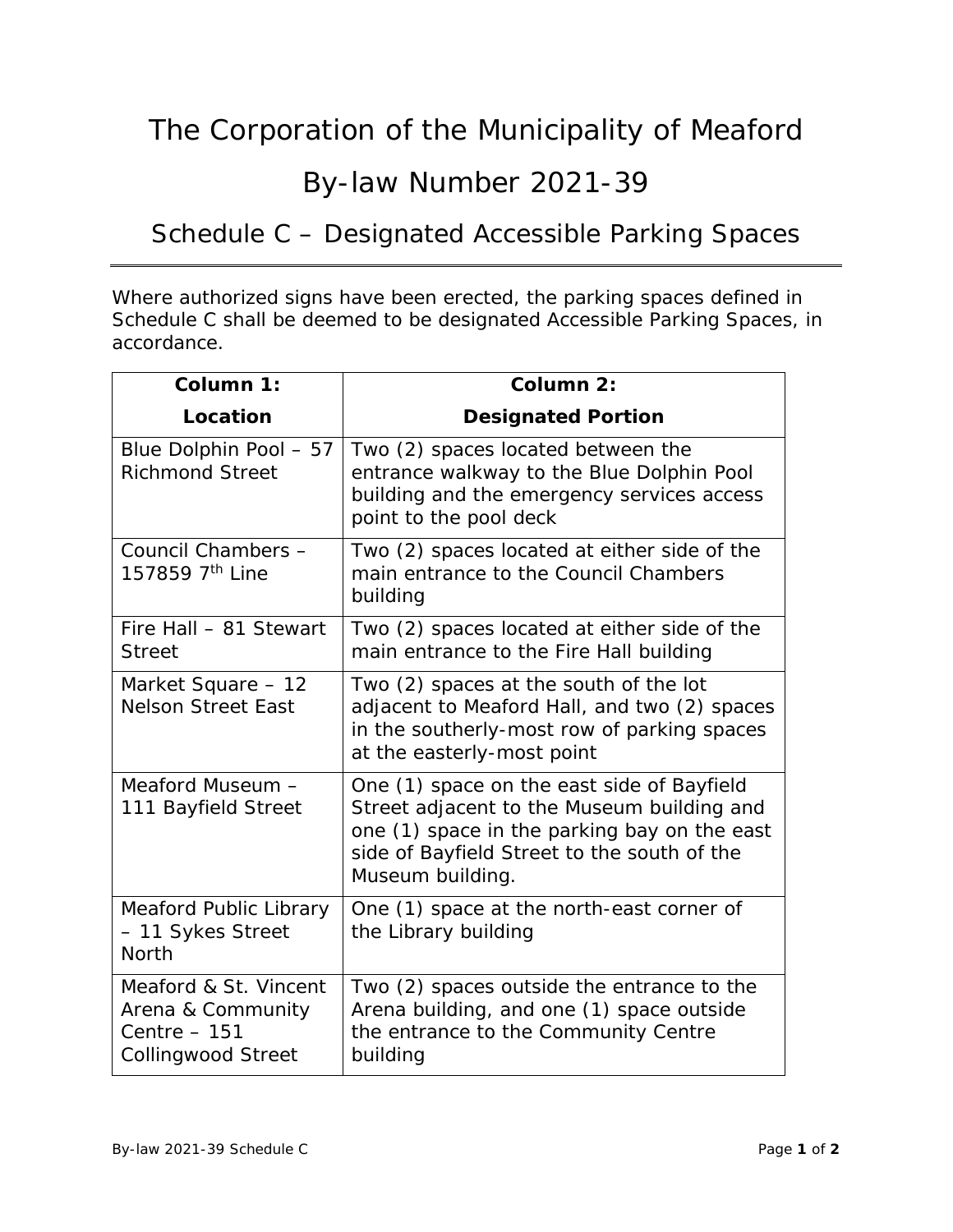| West                                                             |                                                                                                                                                                                                                                                                                             |
|------------------------------------------------------------------|---------------------------------------------------------------------------------------------------------------------------------------------------------------------------------------------------------------------------------------------------------------------------------------------|
| <b>Nelson Street East</b>                                        | One (1) space on the south side of Nelson<br>Street East, the 1 <sup>st</sup> designated parking space<br>immediately to the west of Sykes Street<br><b>North</b>                                                                                                                           |
| <b>Nelson Street West</b>                                        | One (1) space on the south side of Nelson<br>Street West the 1 <sup>st</sup> designated parking space<br>immediately to the east of Sykes Street<br><b>North</b>                                                                                                                            |
| Patrol B Works Yard -<br>458372 Grey Road 11                     | One (1) space to the east of the entrance to<br>the administrative building.                                                                                                                                                                                                                |
| <b>Trowbridge Street</b><br>East                                 | Two (2) spaces on the south side of<br>Trowbridge Street East, the 2 <sup>nd</sup> and 3 <sup>rd</sup><br>designated parking spaces immediately to<br>the east of Sykes Street North                                                                                                        |
| <b>Trowbridge Street</b><br><b>East Municipal Parking</b><br>Lot | Two (2) spaces in the south-westerly section<br>of the parking lot, immediately adjacent to<br><b>Trowbridge Street East</b>                                                                                                                                                                |
| <b>Trowbridge Street</b><br>West                                 | One (1) space on the north side of<br>Trowbridge Street West, the second<br>designated parking space immediately west<br>of Sykes Street North, and one (1) space on<br>the south side of Nelson Street West, the 4th<br>designated parking space immediately west<br>of Sykes Street North |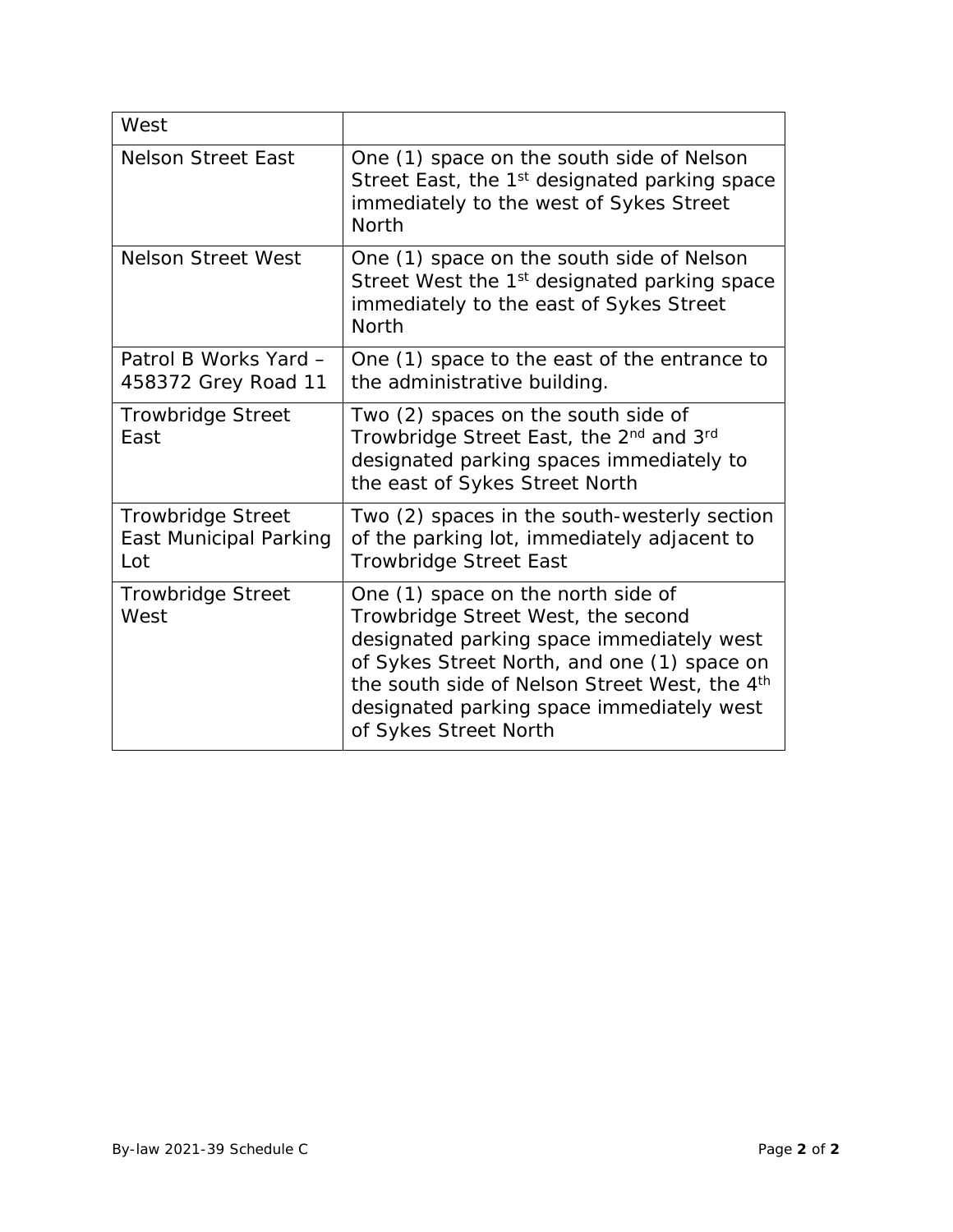### By-law Number 2021-39

### Schedule D – Loading Zones

Where authorized signs have been erected, the highways defined in Column 1 and 2 of Schedule D shall be deemed to be Loading Zones, and shall only be used in accordance with the applicable conditions set out in Column 3.

| Column 1:              | Column 2:                                                                                                | Column 3:                                               |
|------------------------|----------------------------------------------------------------------------------------------------------|---------------------------------------------------------|
| <b>Highway Name</b>    | <b>Designated Portion of</b><br>Highway                                                                  | <b>Applicable</b><br><b>Conditions</b>                  |
| Trowbridge Street East | South side, at the first (1st)<br>designated parking space<br>immediately east of Sykes<br><b>Street</b> | No Parking anytime,<br>Loading limited to 15<br>minutes |
| 181 Grant Avenue       | North and South sides,<br>adjacent to the park office                                                    | No Parking anytime,<br>Loading limited to 15<br>minutes |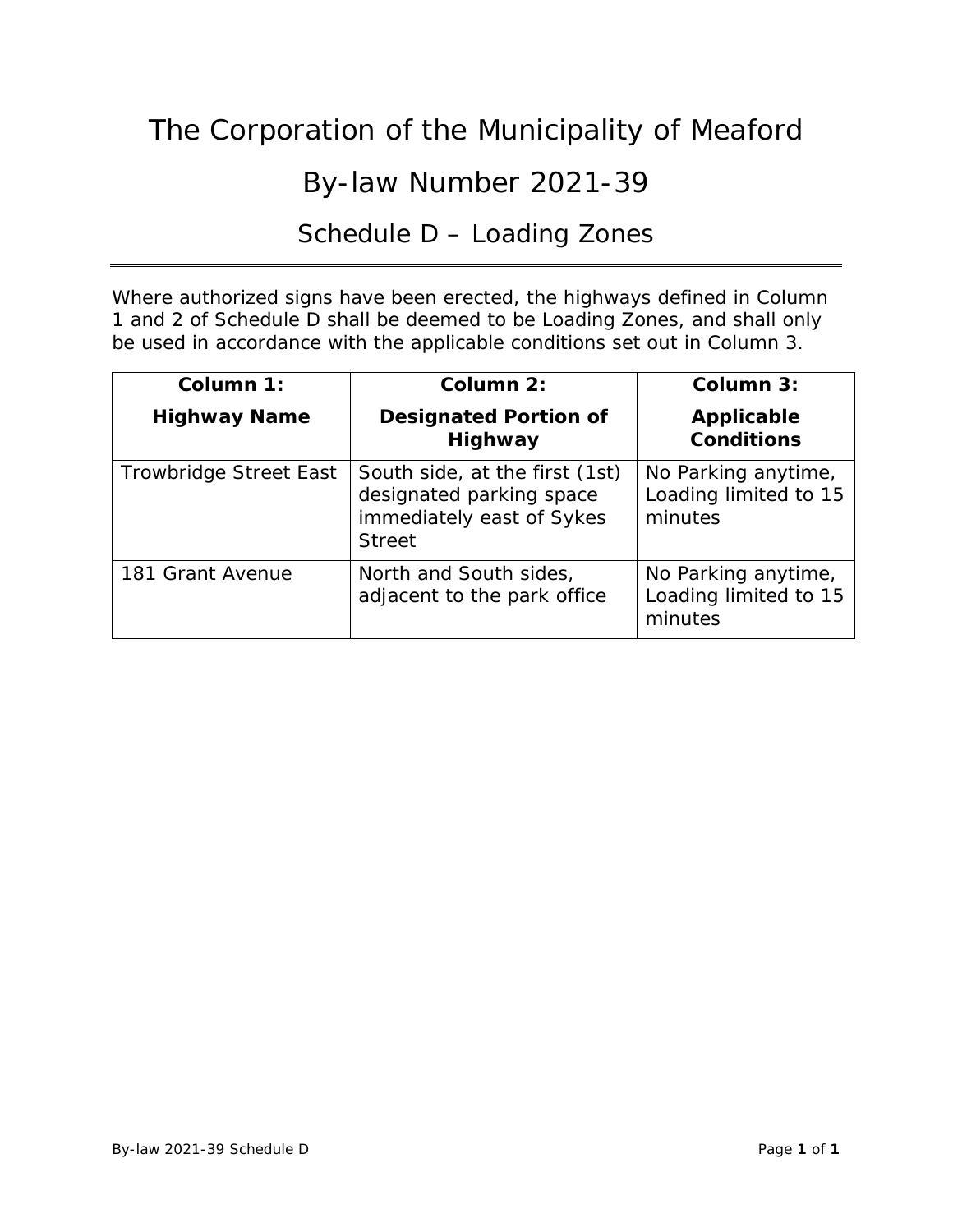## By-law Number 2021-39

### Schedule E – Municipal Parking Lots

Where authorized signs have been erected, the parking lots defined in Schedule E shall be deemed to be designated Municipal Parking Lots.

| Column 1:                                              | Column 2:                                                     |
|--------------------------------------------------------|---------------------------------------------------------------|
| <b>Lot Name</b>                                        | Location                                                      |
| <b>Beautiful Joe Park</b>                              | 35 Grant Avenue                                               |
| <b>Berry Street</b>                                    | Opposite rear entrance of 21 Trowbridge<br><b>Street West</b> |
| <b>Bognor Hall</b>                                     | 597352 Grey Road 29                                           |
| David Johnston Park                                    | 128 Fuller Street                                             |
| <b>Fred Raper Park</b>                                 | 207 Bayfield Street                                           |
| <b>Irish Mountain</b><br>Lookout                       | 265566 Sideroad 25                                            |
| Legion Park                                            | South/East corner of Owen Street and<br>Legion Road           |
| Leith Beach                                            | 359392 Grey Road 15                                           |
| Market Square                                          | 12 Nelson Street East                                         |
| Meaford & St. Vincent<br>Arena & Community<br>Centre   | 151 Collingwood Street West                                   |
| <b>Meaford Harbour</b>                                 | 3 St. Vincent Street                                          |
| <b>Memorial Park</b>                                   | 181 Grant Avenue                                              |
| <b>Nelson Street East</b><br>(former Canadian<br>Tire) | 25 Nelson Street East                                         |
| <b>Nelson Street West</b>                              | 28 Nelson Street West                                         |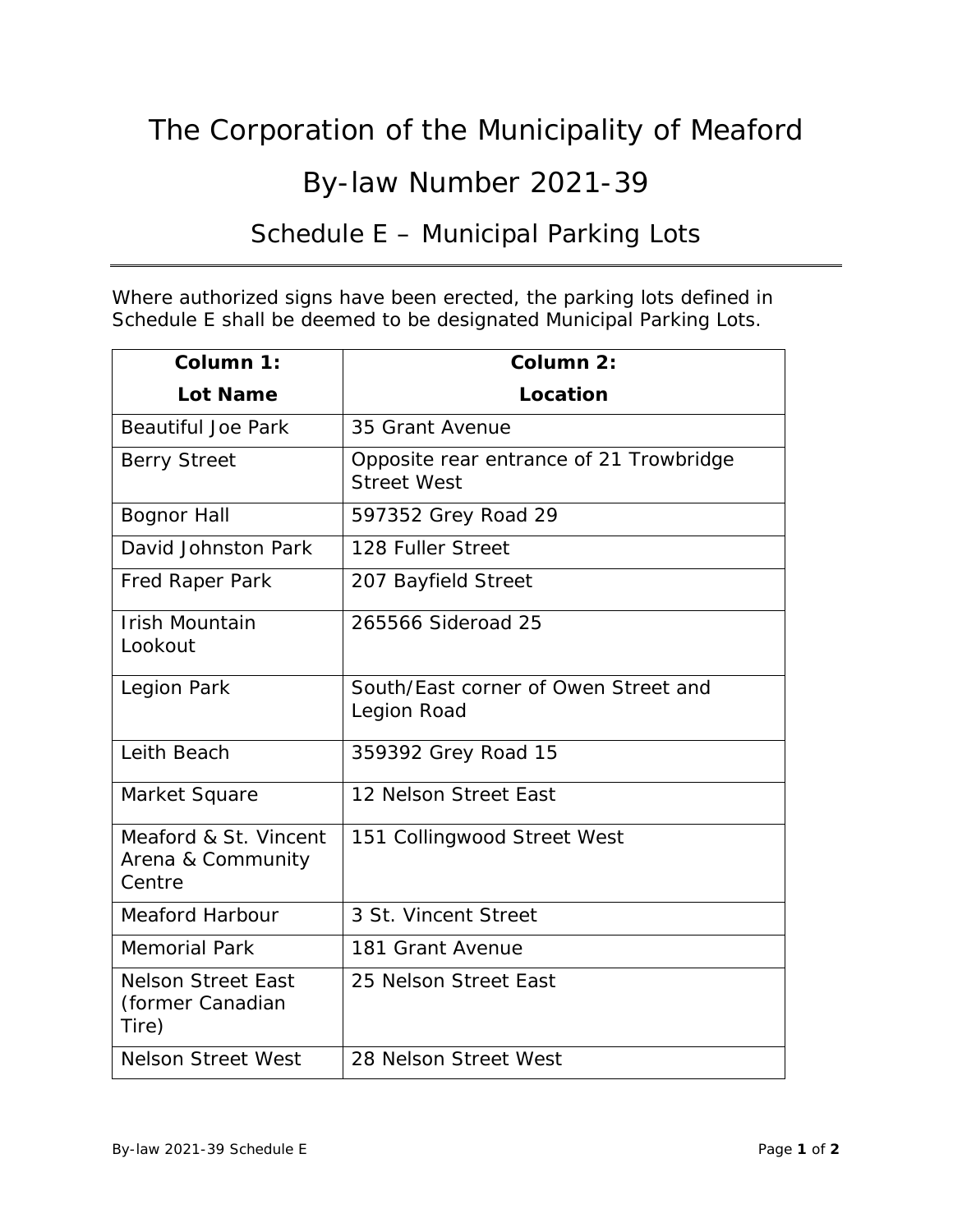| (former Smith Tire)              |                             |
|----------------------------------|-----------------------------|
| Off-leash Dog Park               | 25 Grant Avenue             |
| Riverside Hall                   | 157707 7 <sup>th</sup> Line |
| <b>St. Vincent Park</b>          | 269 Lakeshore Road North    |
| <b>Trowbridge Street</b><br>East | 22 Trowbridge Street East   |
| <b>Woodford Hall</b>             | 107 Woodford Crescent       |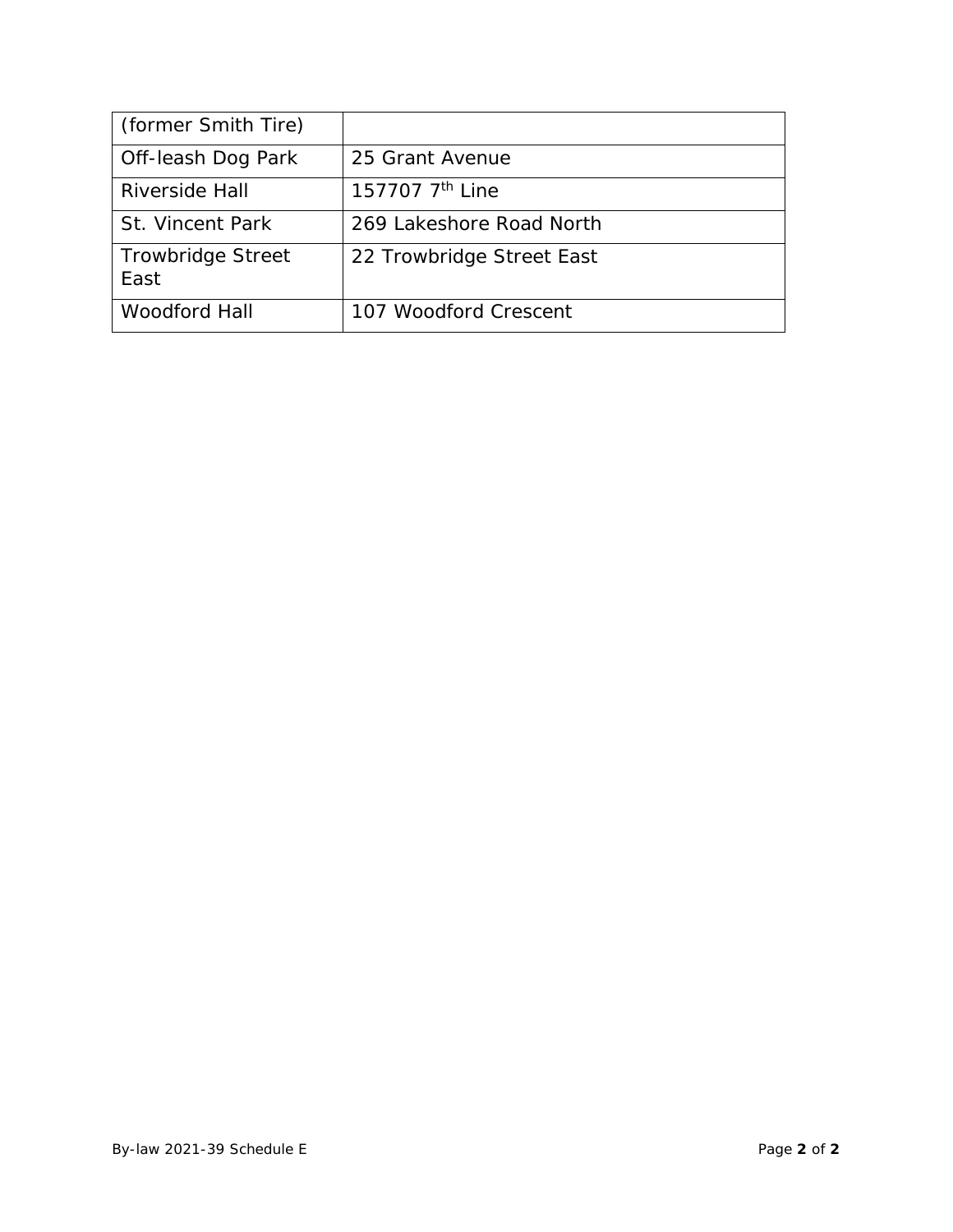### By-law Number 2021-39

### Schedule F – Municipal Staff Parking Lots

Where authorized signs have been erected, the parking lots defined in Schedule F shall be deemed to be designated Municipal Staff Parking Lots.

| Column 1:                           | Column 2:                                                       | Column 3:                                                                               |
|-------------------------------------|-----------------------------------------------------------------|-----------------------------------------------------------------------------------------|
| <b>Lot Name</b>                     | Location                                                        | <b>Applicable Conditions</b>                                                            |
| 15 Trowbridge<br><b>Street West</b> | Located at the rear entrance<br>of 15 Trowbridge Street<br>West | Municipal staff, members of<br>Council only                                             |
| 21 Trowbridge<br><b>Street West</b> | Located at the rear entrance<br>of 21 Trowbridge Street<br>West | Municipal staff, members of<br>Council only                                             |
| 56 Stewart<br><b>Street</b>         | 56 Stewart Street                                               | Municipal staff, property<br>owners, and property<br>owner's agents or visitors<br>only |
| <b>Fire Hall</b>                    | 81 Stewart Street                                               | Municipal staff, members of<br>Council, volunteers and<br>visitors only                 |
| <b>OPP Station</b>                  | 390 Sykes Street North                                          | Staff of and visitors to the<br>OPP station and Co-<br>operators Insurance only         |
| Patrol A                            | 157859 7th Line                                                 | Municipal staff, members of<br>Council, volunteers and<br>visitors only                 |
| Patrol B                            | 458372 Grey Road 11                                             | Municipal staff, members of<br>Council, volunteers and<br>visitors only                 |
| Wastewater<br>Treatment<br>Plant    | 35 Grant Avenue                                                 | Municipal staff, members of<br>Council, volunteers and<br>visitors only                 |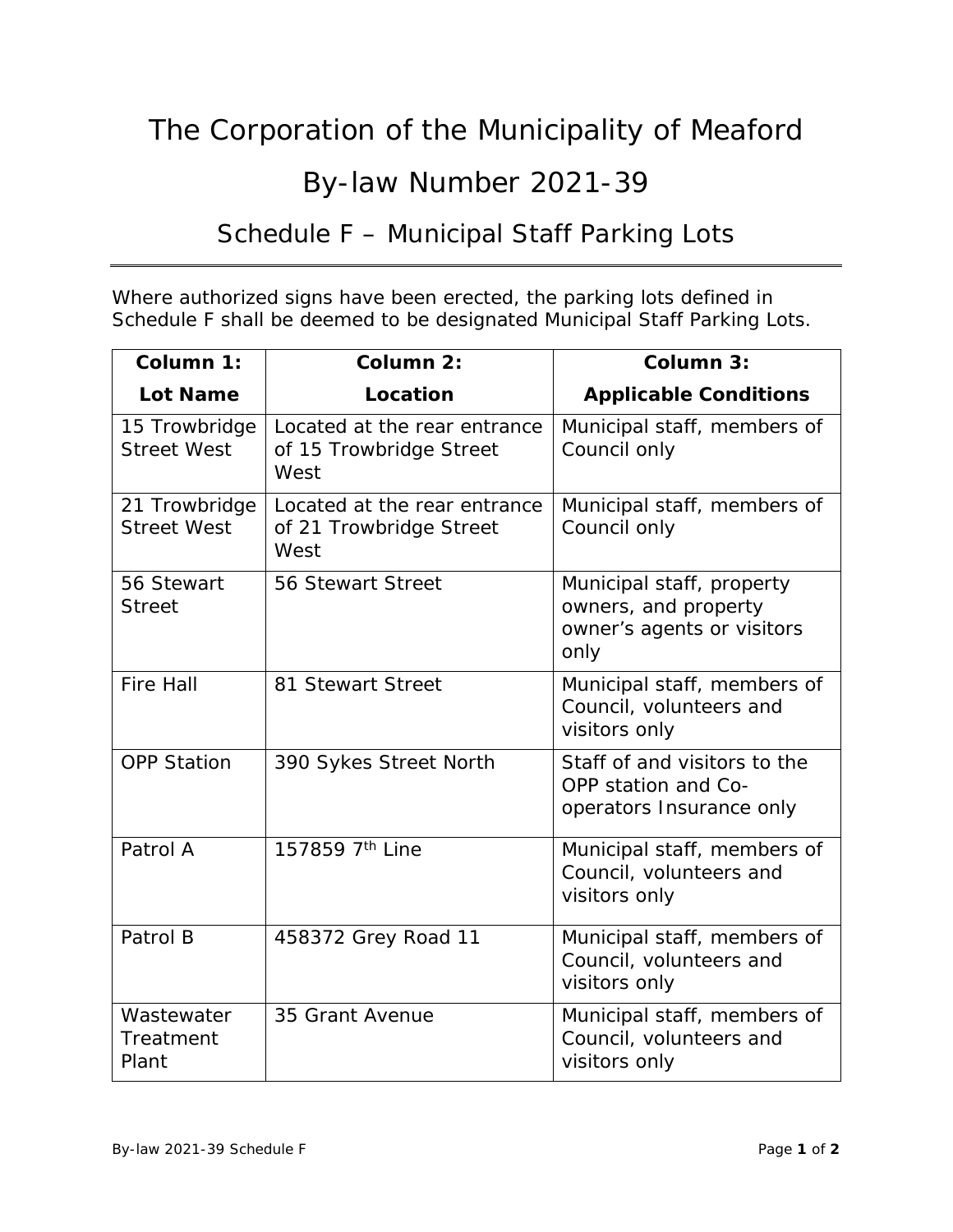| Water       | 574 Grandview Drive | Municipal staff, members of |
|-------------|---------------------|-----------------------------|
| l Treatment |                     | Council, volunteers and     |
| Plant       |                     | visitors only               |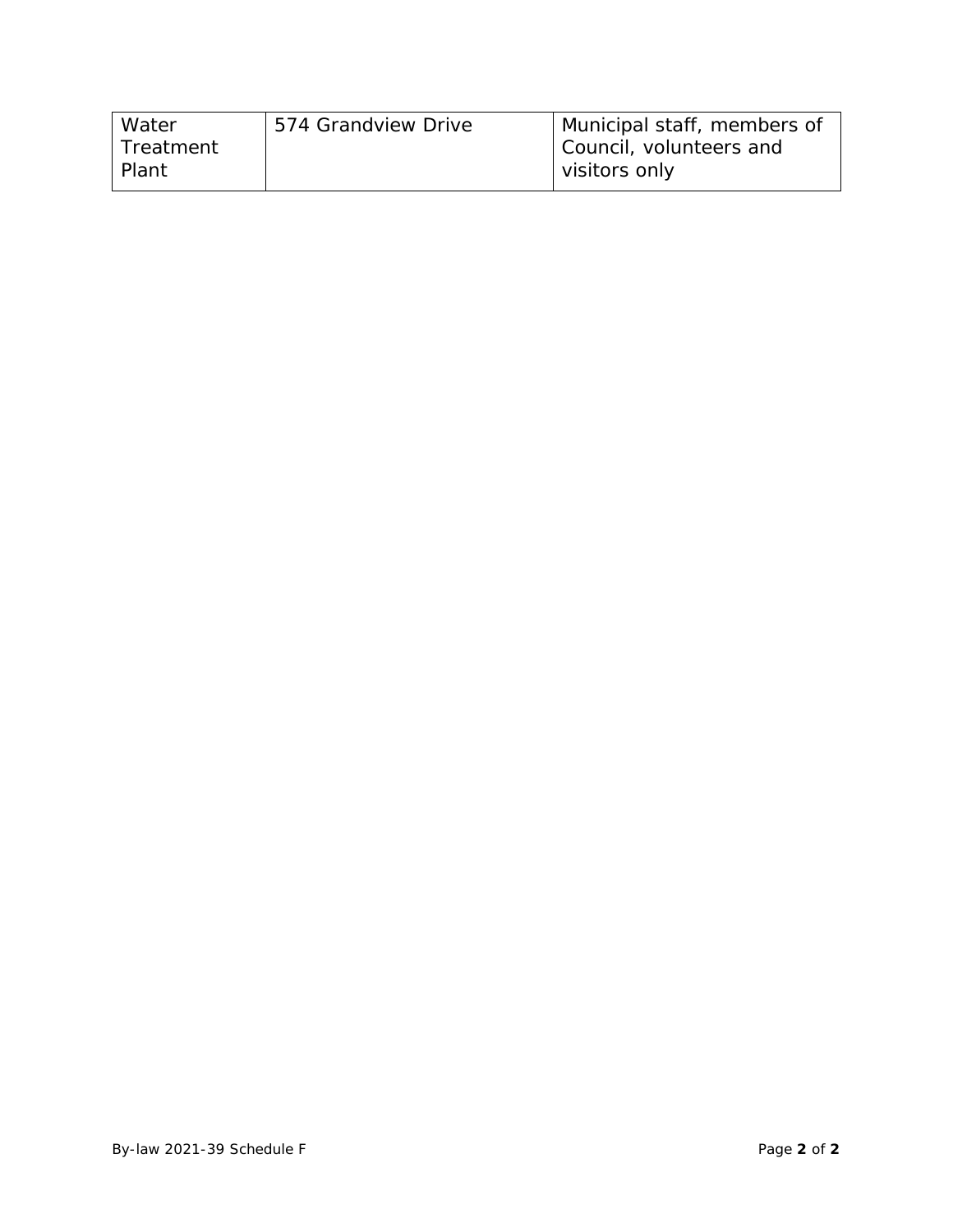## By-law Number 2021-39

## Schedule G – Paid Parking Lots

Where authorized signs have been erected, the parking lots defined in Schedule G shall be deemed to be designated Paid Parking Lots, subject to the conditions defined in Column 3.

| Column 1:                        | Column 2:                                                 | Column 3:                                                                                                                                  |
|----------------------------------|-----------------------------------------------------------|--------------------------------------------------------------------------------------------------------------------------------------------|
| <b>Lot Name</b>                  | Location                                                  | <b>Applicable Conditions</b>                                                                                                               |
| <b>Beautiful Joe</b><br>Park     | 35 Grant<br>Avenue                                        | Paid parking ticket or seasonal pass<br>required 10:00 a.m. to 6:00 p.m.,<br>Monday to Sunday inclusive, May 1 to<br>October 31 inclusive. |
| David<br>Johnston Park           | 128 Fuller Street                                         | Paid parking ticket or seasonal pass<br>required 10:00 a.m. to 6:00 p.m.,<br>Monday to Sunday inclusive, May 1 to<br>October 31 inclusive. |
| Fred Raper<br>Park               | 207 Bayfield<br><b>Street</b>                             | Paid parking ticket or seasonal pass<br>required 10:00 a.m. to 6:00 p.m.,<br>Monday to Sunday inclusive, May 1 to<br>October 31 inclusive. |
| <b>Irish Mountain</b><br>Lookout | 265566<br>Sideroad 25                                     | Paid parking ticket or seasonal pass<br>required 10:00 a.m. to 6:00 p.m.,<br>Monday to Sunday inclusive, May 1 to<br>October 31 inclusive. |
| Legion Park                      | South/East<br>corner of Owen<br>Street and<br>Legion Road | Paid parking ticket or seasonal pass<br>required 10:00 a.m. to 6:00 p.m.,<br>Monday to Sunday inclusive, May 1 to<br>October 31 inclusive. |
| Leith Beach                      | 359392 Grey<br>Road 15                                    | Paid parking ticket or seasonal pass<br>required 10:00 a.m. to 6:00 p.m.,<br>Monday to Sunday inclusive, May 1 to<br>October 31 inclusive. |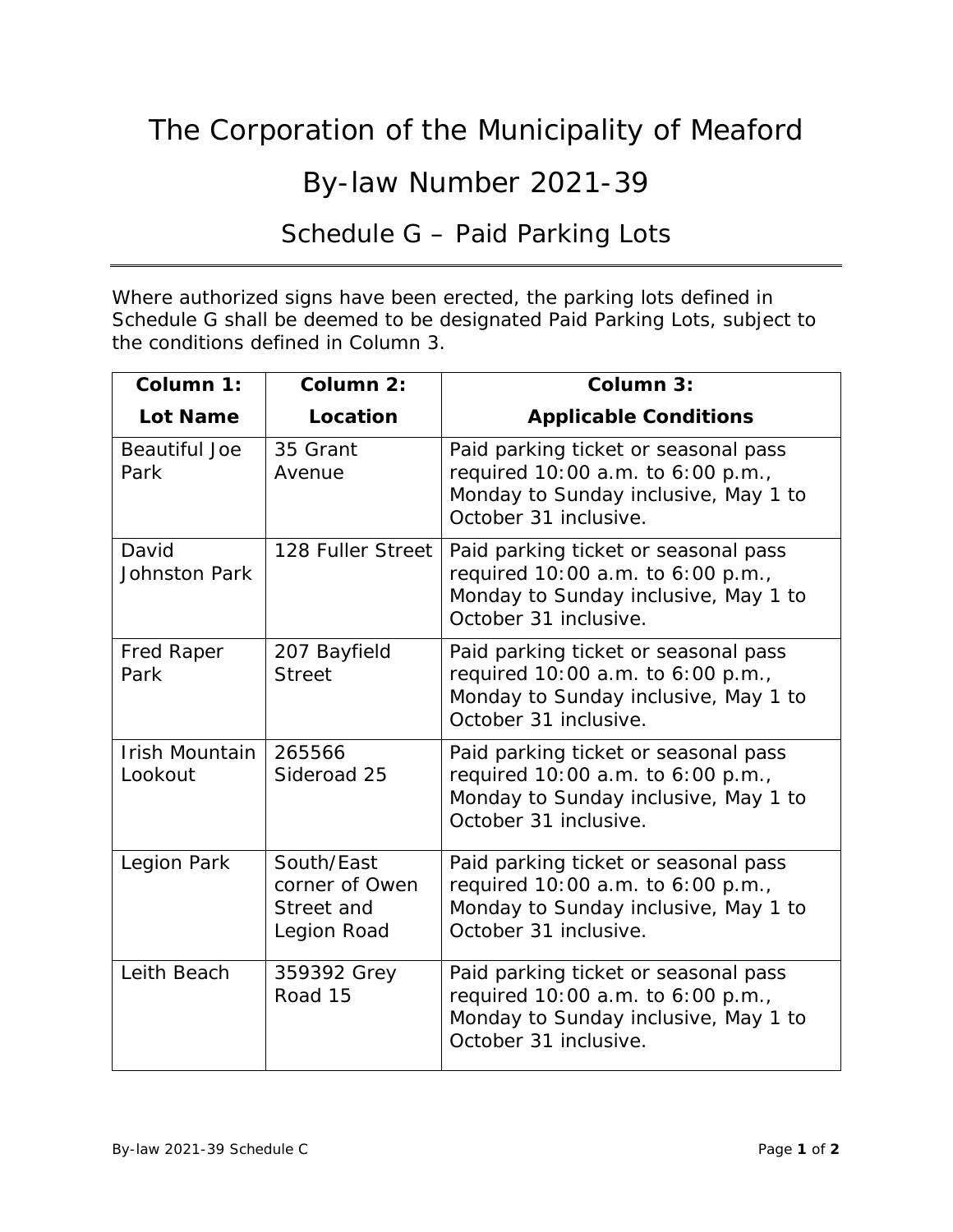| Meaford<br>Harbour  | 3 St. Vincent<br><b>Street</b> | Paid parking ticket or seasonal pass<br>required 10:00 a.m. to 6:00 p.m.,<br>Monday to Sunday inclusive, May 1 to<br>October 31 inclusive. |
|---------------------|--------------------------------|--------------------------------------------------------------------------------------------------------------------------------------------|
| Memorial Park       | 181 Grant<br>Avenue            | Paid parking ticket or seasonal pass<br>required 10:00 a.m. to 6:00 p.m.,<br>Monday to Sunday inclusive, May 1 to<br>October 31 inclusive. |
| St. Vincent<br>Park | 269 Lakeshore<br>Road North    | Paid parking ticket or seasonal pass<br>required 10:00 a.m. to 6:00 p.m.,<br>Monday to Sunday inclusive, May 1 to<br>October 31 inclusive. |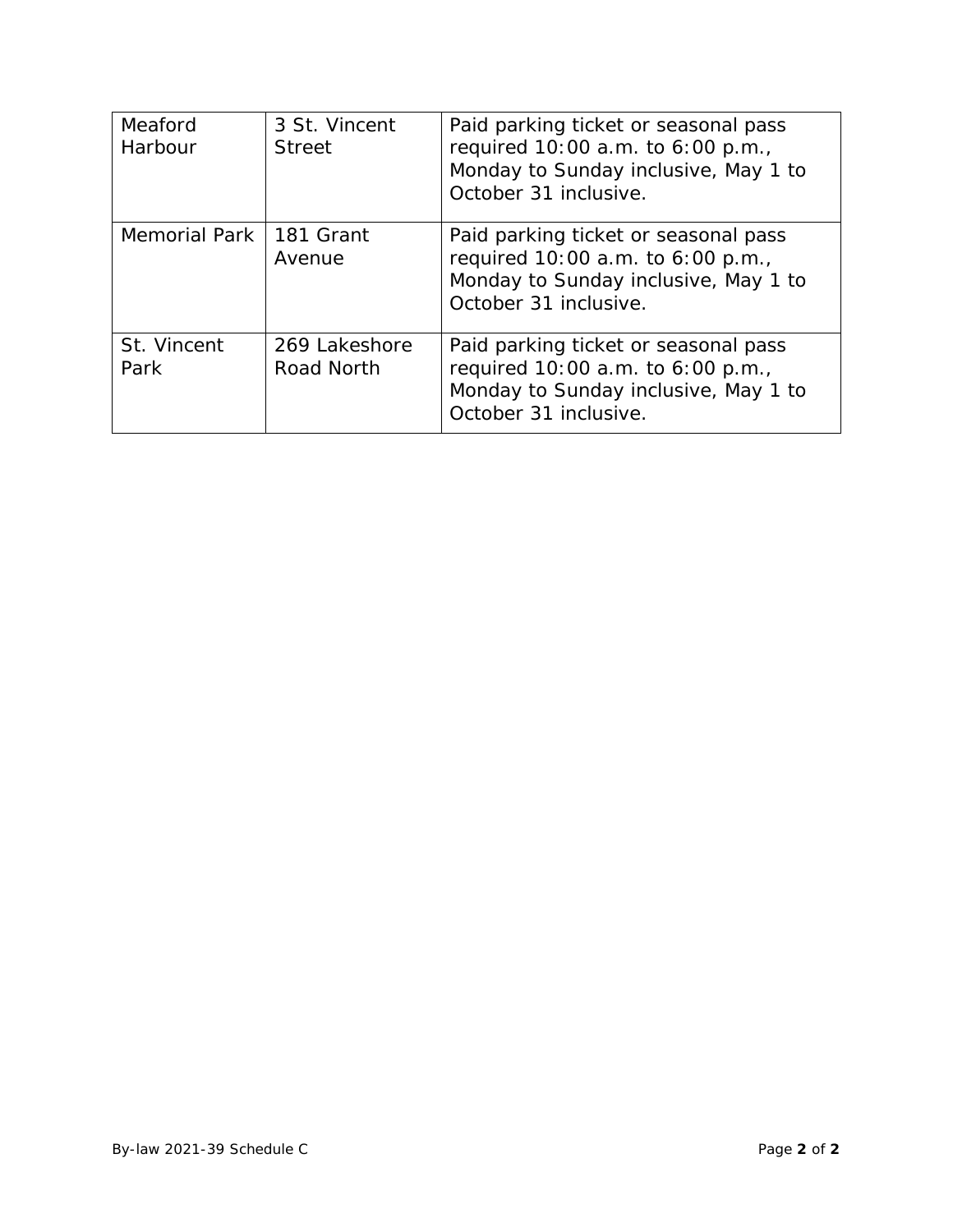### By-law Number 2021-39

### Schedule H – Residential Permit Parking Zones

Where authorized signs have been erected, the highways defined in Column 1 and 2 of Schedule H shall be deemed Residential Permit Parking Zones, with applicable conditions set out in Column 3.

| Column 1:                        | Column 2:                                                | Column 3:                                                                                                                                                                                                                                          |
|----------------------------------|----------------------------------------------------------|----------------------------------------------------------------------------------------------------------------------------------------------------------------------------------------------------------------------------------------------------|
| <b>Highway Name</b>              | <b>Designated Portion of</b><br><b>Highway</b>           | <b>Applicable</b><br><b>Conditions</b>                                                                                                                                                                                                             |
| Zone A                           |                                                          |                                                                                                                                                                                                                                                    |
| <b>Berry Street</b>              | Both sides from Noble<br><b>Street to Pearson Street</b> | No parking without<br>Zone A municipal<br>permit between<br>10:00 a.m. and 6:00<br>p.m., on Mondays to<br>Sundays inclusive,<br>including legally and<br>lawfully proclaimed<br>holidays, during the<br>period of May 1 to<br>October 31 inclusive |
| <b>Noble Street</b>              | Both sides from Nelson<br><b>Street to Berry Street</b>  | No parking without<br>Zone A municipal<br>permit between<br>10:00 a.m. and 6:00<br>p.m., on Mondays to<br>Sundays inclusive,<br>including legally and<br>lawfully proclaimed<br>holidays, during the<br>period of May 1 to<br>October 31 inclusive |
| <b>Trowbridge Street</b><br>West | Both sides from Noble<br><b>Street to Pearson Street</b> | No parking without<br>Zone A municipal<br>permit between                                                                                                                                                                                           |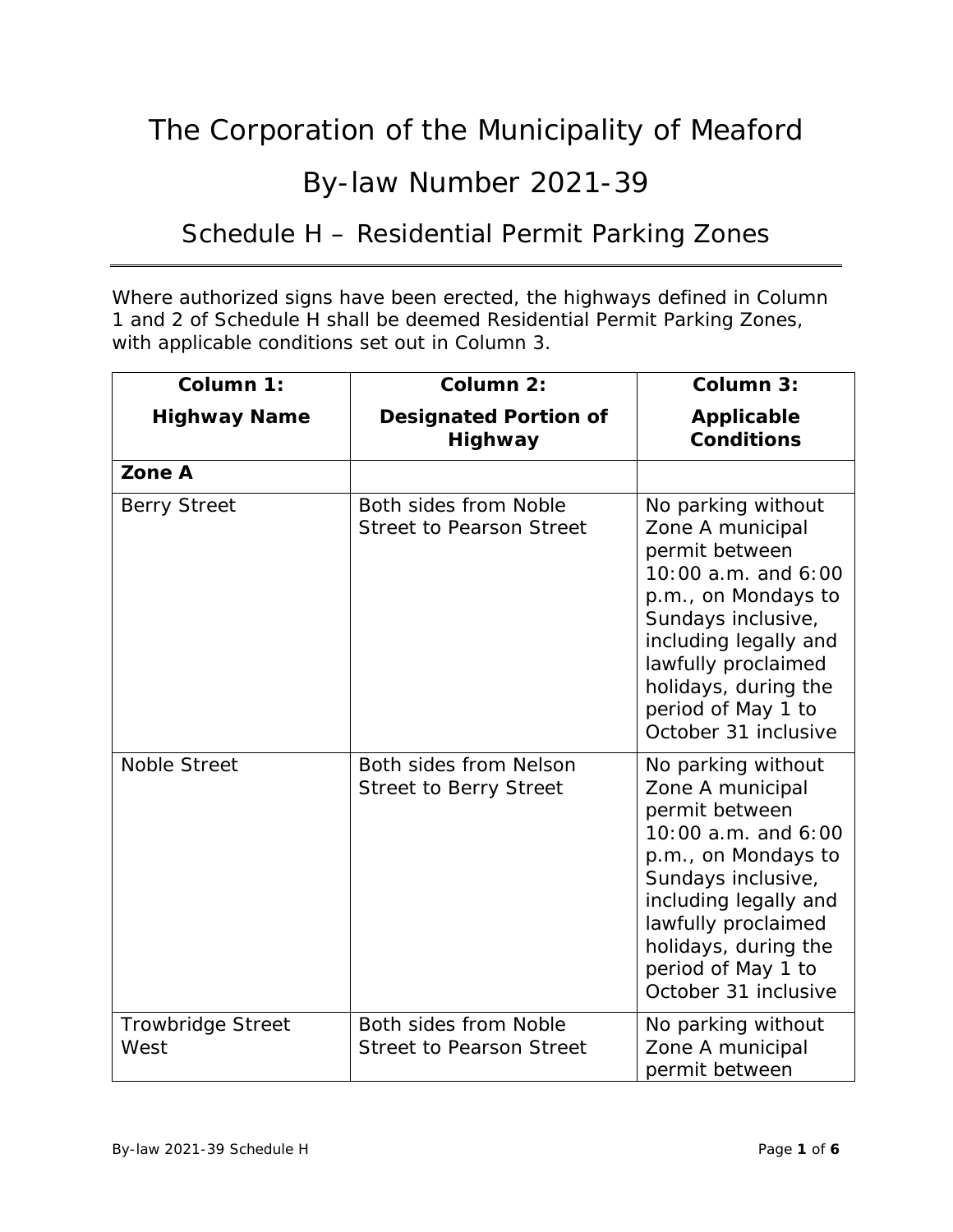|                       |                                                                                       | 10:00 a.m. and 6:00<br>p.m., on Mondays to<br>Sundays inclusive,<br>including legally and<br>lawfully proclaimed<br>holidays, during the<br>period of May 1 to<br>October 31 inclusive                                                             |
|-----------------------|---------------------------------------------------------------------------------------|----------------------------------------------------------------------------------------------------------------------------------------------------------------------------------------------------------------------------------------------------|
|                       |                                                                                       |                                                                                                                                                                                                                                                    |
| Zone B                |                                                                                       |                                                                                                                                                                                                                                                    |
| <b>Boucher Street</b> | Both sides from St. Vincent<br>Street easterly to the end of<br><b>Boucher Street</b> | No parking without<br>Zone B municipal<br>permit between<br>10:00 a.m. and 6:00<br>p.m., on Mondays to<br>Sundays inclusive,<br>including legally and<br>lawfully proclaimed<br>holidays, during the<br>period of May 1 to<br>October 31 inclusive |
| <b>Bridge Street</b>  | Both sides from Denmark<br><b>Street to Fuller Street</b>                             | No parking without<br>Zone B municipal<br>permit between<br>10:00 a.m. and 6:00<br>p.m., on Mondays to<br>Sundays inclusive,<br>including legally and<br>lawfully proclaimed<br>holidays, during the<br>period of May 1 to<br>October 31 inclusive |
| <b>Fuller Street</b>  | Both sides from Boucher<br>Street northerly to David<br><b>Johnston Park</b>          | No parking without<br>Zone B municipal<br>permit between<br>10:00 a.m. and 6:00<br>p.m., on Mondays to<br>Sundays inclusive,<br>including legally and<br>lawfully proclaimed                                                                       |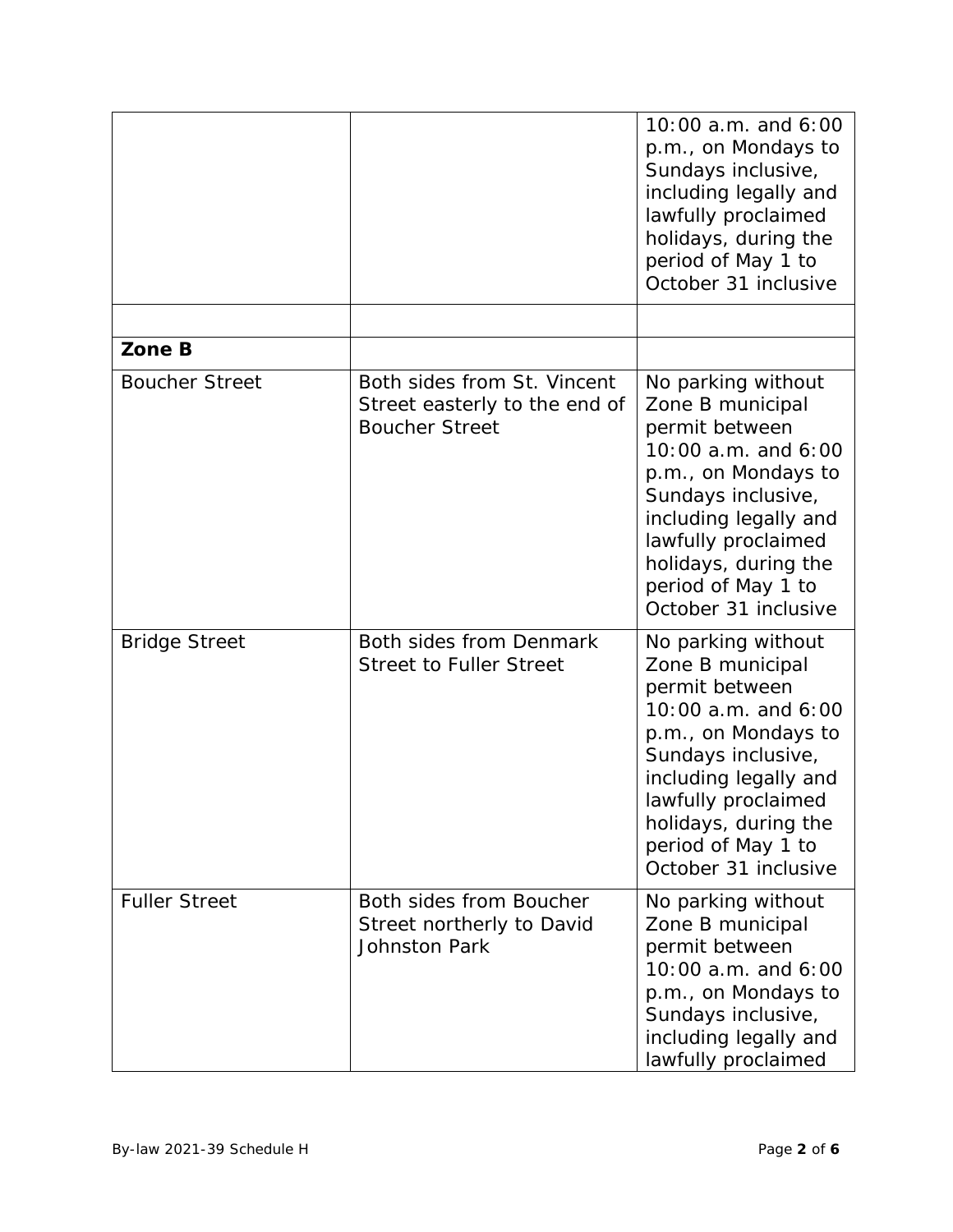|                           |                                                                   | holidays, during the<br>period of May 1 to<br>October 31 inclusive                                                                                                                                                                                 |
|---------------------------|-------------------------------------------------------------------|----------------------------------------------------------------------------------------------------------------------------------------------------------------------------------------------------------------------------------------------------|
| <b>St. Vincent Street</b> | Both sides from Boucher<br>Street northerly to Meaford<br>Harbour | No parking without<br>Zone B municipal<br>permit between<br>10:00 a.m. and 6:00<br>p.m., on Mondays to<br>Sundays inclusive,<br>including legally and<br>lawfully proclaimed<br>holidays, during the<br>period of May 1 to<br>October 31 inclusive |
| Zone C                    |                                                                   |                                                                                                                                                                                                                                                    |
| <b>Grant Avenue</b>       | Both sides from Aiken<br>Street easterly to Memorial<br>Park      | No parking without<br>Zone C municipal<br>permit between<br>10:00 a.m. and 6:00<br>p.m., on Mondays to<br>Sundays inclusive,<br>including legally and<br>lawfully proclaimed<br>holidays, during the<br>period of May 1 to<br>October 31 inclusive |
| Middle Avenue             | Both sides for entire length                                      | No parking without<br>Zone C municipal<br>permit between<br>10:00 a.m. and 6:00<br>p.m., on Mondays to<br>Sundays inclusive,<br>including legally and<br>lawfully proclaimed<br>holidays, during the<br>period of May 1 to<br>October 31 inclusive |
| <b>Parkline Crescent</b>  | Both sides for entire length                                      | No parking without<br>Zone C municipal                                                                                                                                                                                                             |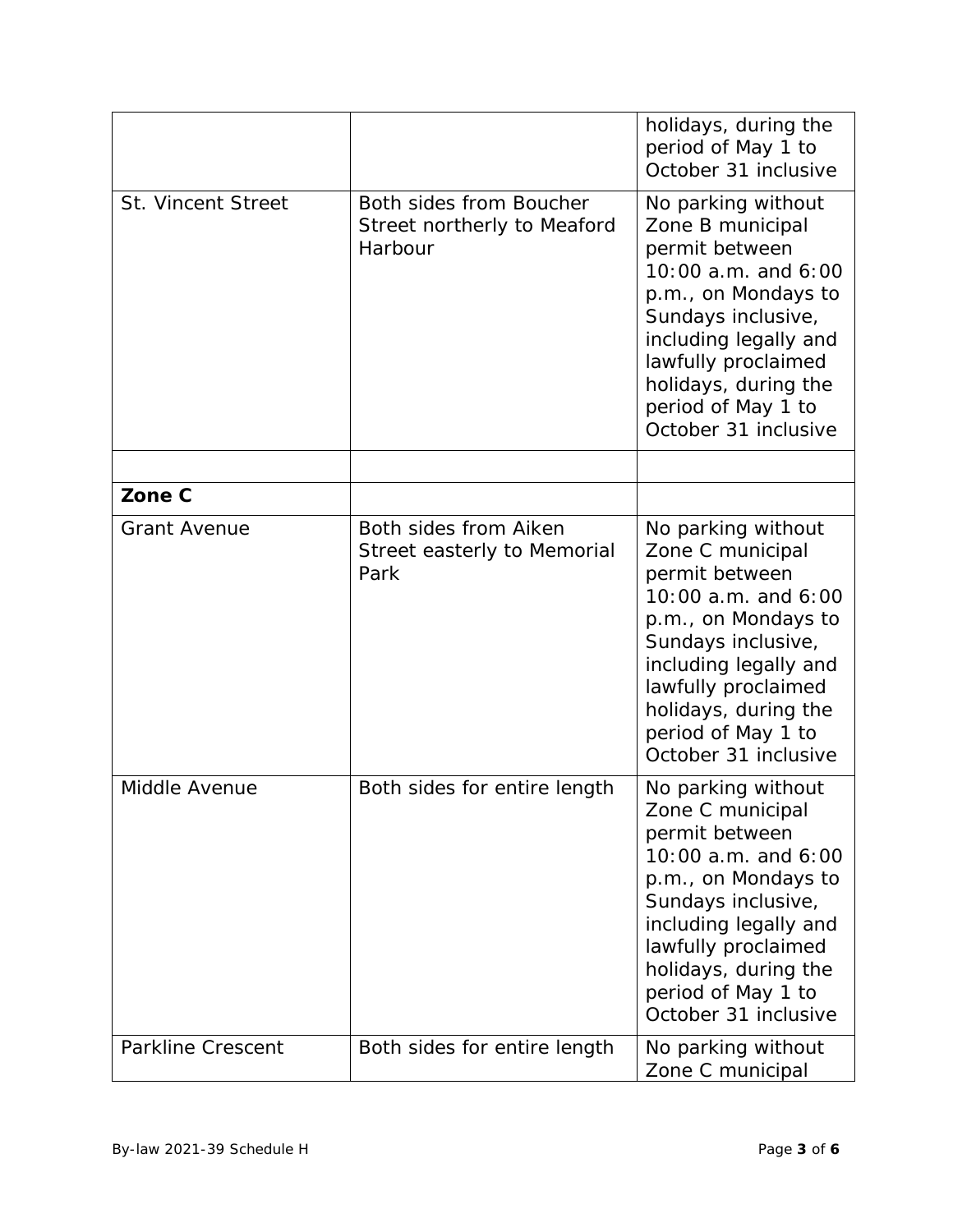|                      |                                                                                | permit between<br>10:00 a.m. and 6:00<br>p.m., on Mondays to<br>Sundays inclusive,<br>including legally and<br>lawfully proclaimed<br>holidays, during the<br>period of May 1 to<br>October 31 inclusive                                           |
|----------------------|--------------------------------------------------------------------------------|----------------------------------------------------------------------------------------------------------------------------------------------------------------------------------------------------------------------------------------------------|
| <b>Pollard Drive</b> | Both sides for entire length                                                   | No parking without<br>Zone C municipal<br>permit between<br>10:00 a.m. and 6:00<br>p.m., on Mondays to<br>Sundays inclusive,<br>including legally and<br>lawfully proclaimed<br>holidays, during the<br>period of May 1 to<br>October 31 inclusive |
|                      |                                                                                |                                                                                                                                                                                                                                                    |
| Zone D               |                                                                                |                                                                                                                                                                                                                                                    |
| Lakeshore Road North | Both sides from Sideroad 22<br>southerly to the end of<br>Lakeshore Road North | No parking without<br>Zone D municipal<br>permit between<br>10:00 a.m. and 6:00<br>p.m., on Mondays to<br>Sundays inclusive,<br>including legally and<br>lawfully proclaimed<br>holidays, during the<br>period of May 1 to<br>October 31 inclusive |
|                      |                                                                                |                                                                                                                                                                                                                                                    |
| Zone E               |                                                                                |                                                                                                                                                                                                                                                    |
| <b>Owen Street</b>   | Both sides from Miller Street<br>to Berry Street                               | No parking without<br>Zone E municipal<br>permit between<br>10:00 a.m. and 6:00<br>p.m., on Mondays to                                                                                                                                             |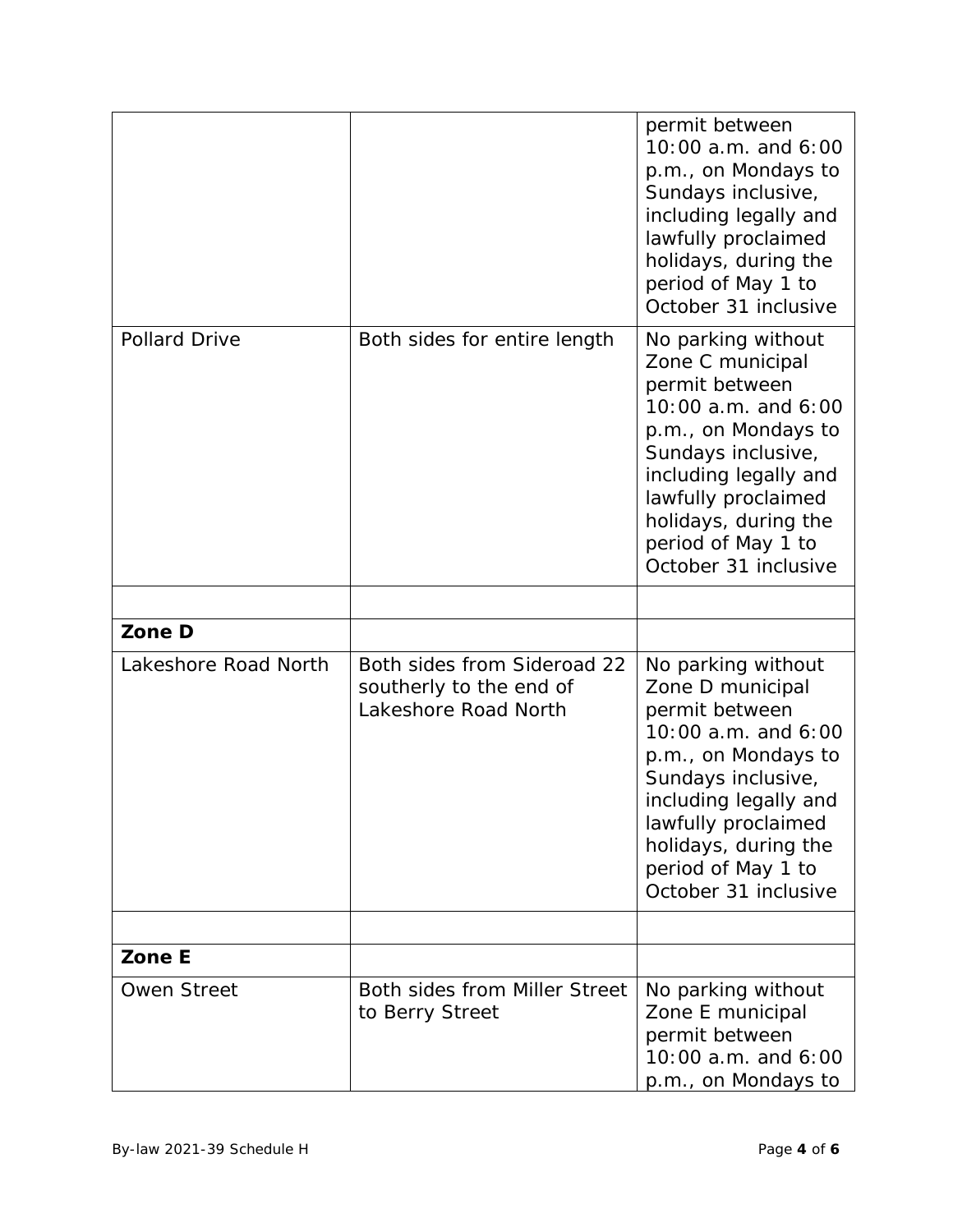|                            |                                                                | Sundays inclusive,<br>including legally and<br>lawfully proclaimed<br>holidays, during the<br>period of May 1 to<br>October 31 inclusive                                                                                                           |
|----------------------------|----------------------------------------------------------------|----------------------------------------------------------------------------------------------------------------------------------------------------------------------------------------------------------------------------------------------------|
| Legion Road                | Both sides from Edwin<br><b>Street to Berry Street</b>         | No parking without<br>Zone E municipal<br>permit between<br>10:00 a.m. and 6:00<br>p.m., on Mondays to<br>Sundays inclusive,<br>including legally and<br>lawfully proclaimed<br>holidays, during the<br>period of May 1 to<br>October 31 inclusive |
|                            |                                                                |                                                                                                                                                                                                                                                    |
| Zone F                     |                                                                |                                                                                                                                                                                                                                                    |
| <b>Barker Street</b>       | Both sides from Christie<br><b>Beach Road to Fraser Street</b> | No parking without<br>Zone F municipal<br>permit between<br>10:00 a.m. and 6:00<br>p.m., on Mondays to<br>Sundays inclusive,<br>including legally and<br>lawfully proclaimed<br>holidays, during the<br>period of May 1 to<br>October 31 inclusive |
| <b>Christie Beach Road</b> | Both sides from Barker<br><b>Street to Sunset Boulevard</b>    | No parking without<br>Zone F municipal<br>permit between<br>10:00 a.m. and 6:00<br>p.m., on Mondays to<br>Sundays inclusive,<br>including legally and<br>lawfully proclaimed<br>holidays, during the<br>period of May 1 to                         |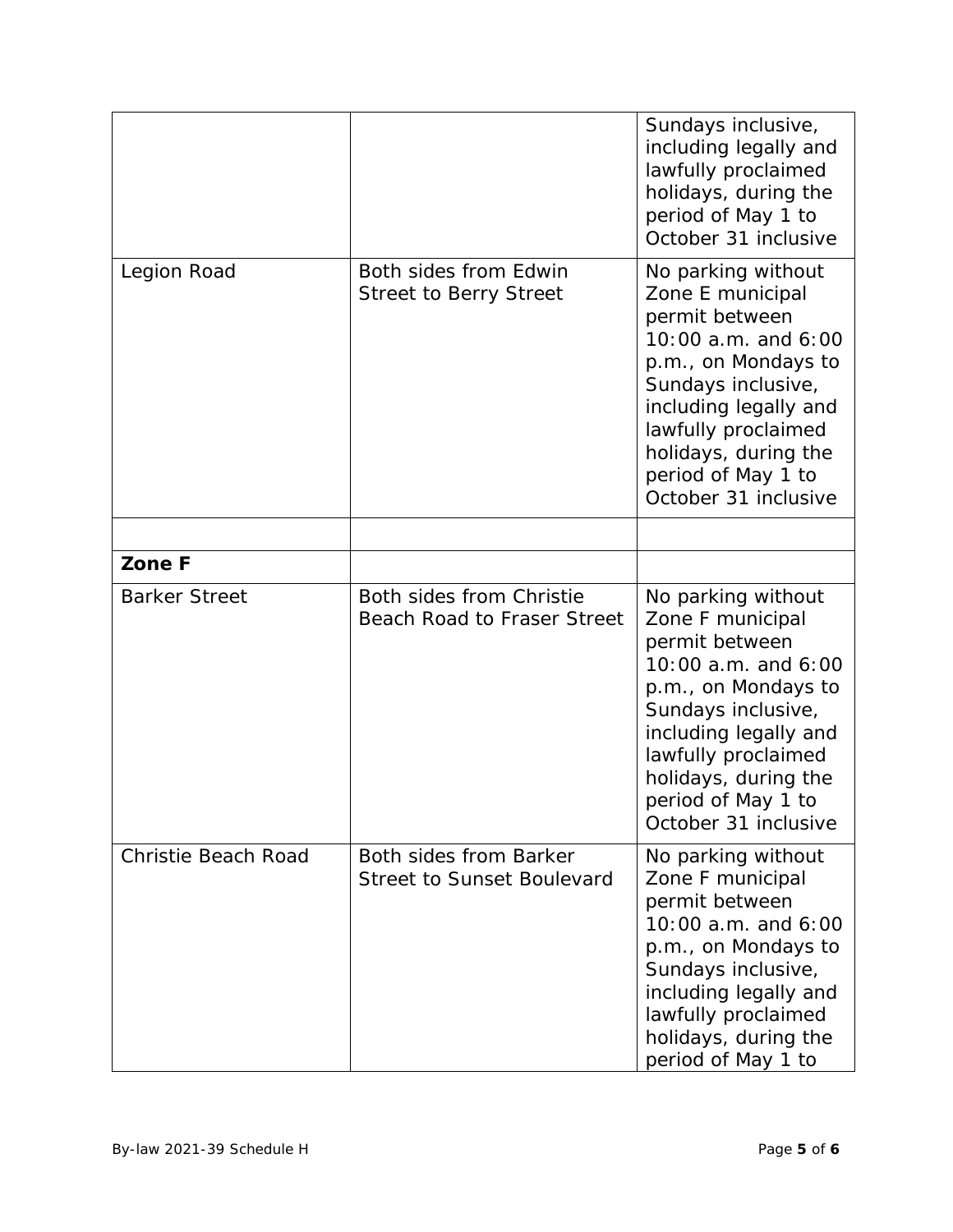|  | <u>October - </u><br>. ?1<br>inclusive<br>$-$ |
|--|-----------------------------------------------|
|--|-----------------------------------------------|

#### **Market Square Overnight Parking**

Where authorized signs have been erected, the parking lot areas defined in Column 1 and 2 below shall be deemed Overnight Permit Parking Areas, with applicable conditions set out in Column 3.

| Column 1:               | Column 2:                                                                         | Column 3:                                                                                                     |
|-------------------------|-----------------------------------------------------------------------------------|---------------------------------------------------------------------------------------------------------------|
| <b>Parking Lot Name</b> | <b>Designated Portion of</b><br><b>Highway</b>                                    | Applicable<br><b>Conditions</b>                                                                               |
| Market Square Area A    | One back-to-back row of<br>parking spaces closest to<br><b>Meaford Hall</b>       | No overnight parking<br>on odd dates of each<br>calendar month. (i.e.<br>$1^{st}$ , $3^{rd}$ , $5^{th}$ etc.) |
| Market Square Area B    | One back-to-back row of<br>parking spaces closest to<br><b>Collingwood Street</b> | No overnight parking<br>on even dates of<br>each calendar<br>month. (i.e. $2nd$ , $4th$ ,<br>$6th$ etc.)      |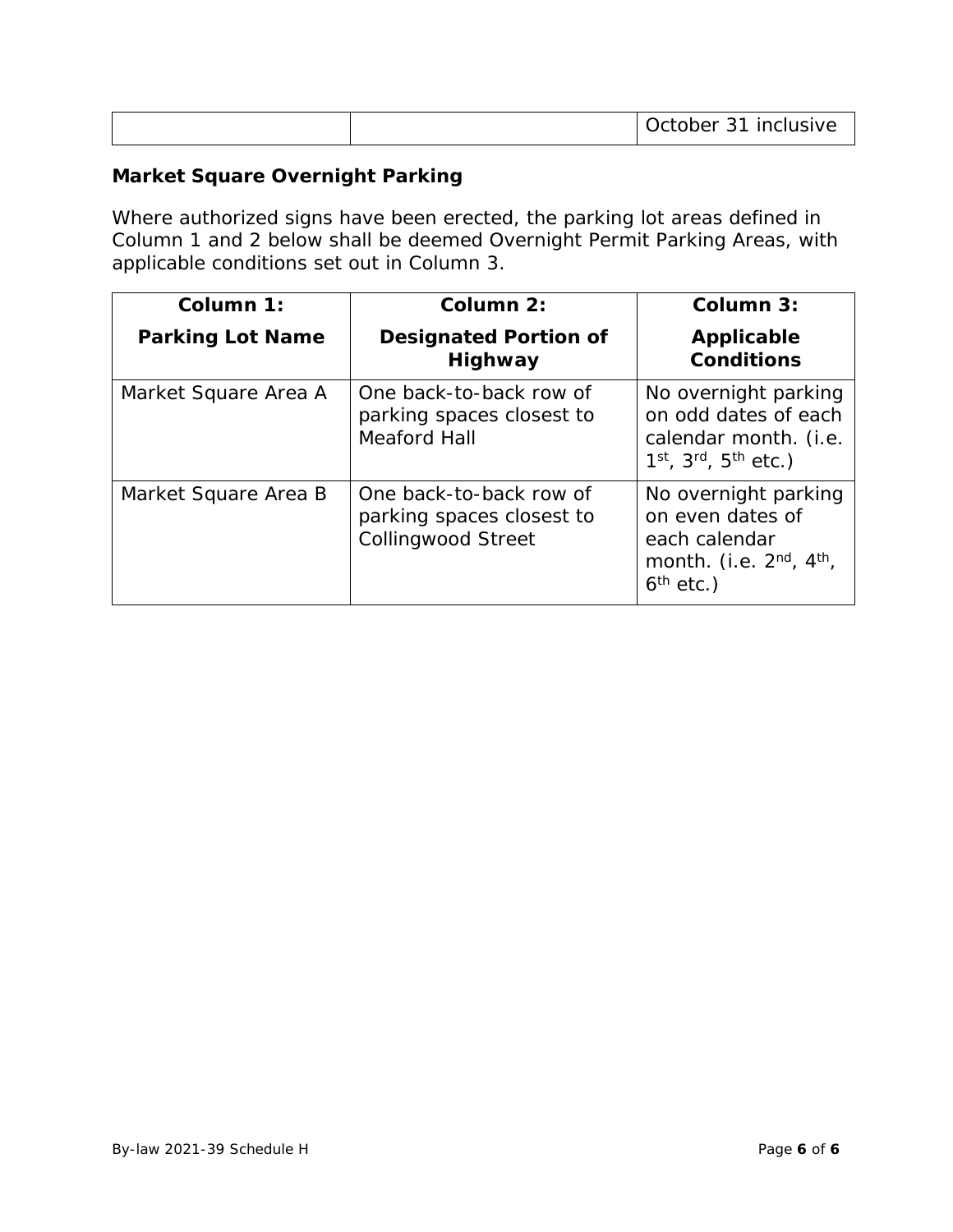# By-law Number 2021-39

### Schedule I – Designated Fire Routes

Where authorized signs have been erected, the locations defined in Column 1 and 2 of Schedule I shall be deemed designated Fire Routes, with applicable conditions set out in Column 3.

| Column 1:                                                                        | Column 2:                                                                                                                                         | Column 3:                              |
|----------------------------------------------------------------------------------|---------------------------------------------------------------------------------------------------------------------------------------------------|----------------------------------------|
| Location                                                                         | <b>Designated Portion of</b><br>Location                                                                                                          | <b>Applicable</b><br><b>Conditions</b> |
| <b>Birchwood Court</b>                                                           | West side for 200 metres<br>between 39 Birchwood<br>Court and 45 Birchwood<br>Court                                                               | No parking at any<br>time              |
| 151 Collingwood Street<br>(Meaford & St. Vincent<br>Arena & Community<br>Centre) | Along the north side of the<br>building adjacent to<br>Collingwood Street West, in<br>between the main entrances<br>of the building               | No parking at any<br>time              |
| 151 Collingwood Street<br>(Meaford & St. Vincent<br>Arena & Community<br>Centre) | Along the private roadway<br>on the east side of the<br>building between<br><b>Collingwood Street West</b><br>and Nelson Street West              | No parking at any<br>time              |
| 12 Nelson Street East<br>(Meaford Hall)                                          | Along the private roadway<br>on the east side of the<br>building                                                                                  | No parking at any<br>time              |
| 200 Nelson Street<br>West                                                        | Located at the rear north<br>entrance private roadway of<br>the building to a point as<br>signed and for the allowance<br>of an emergency vehicle | No parking at any<br>time              |
| 229 Nelson Street<br>West (Grey Bruce<br><b>Health Services)</b>                 | Main circular private<br>roadway entrance route<br>adjacent to Nelson Street                                                                      | No parking at any<br>time              |